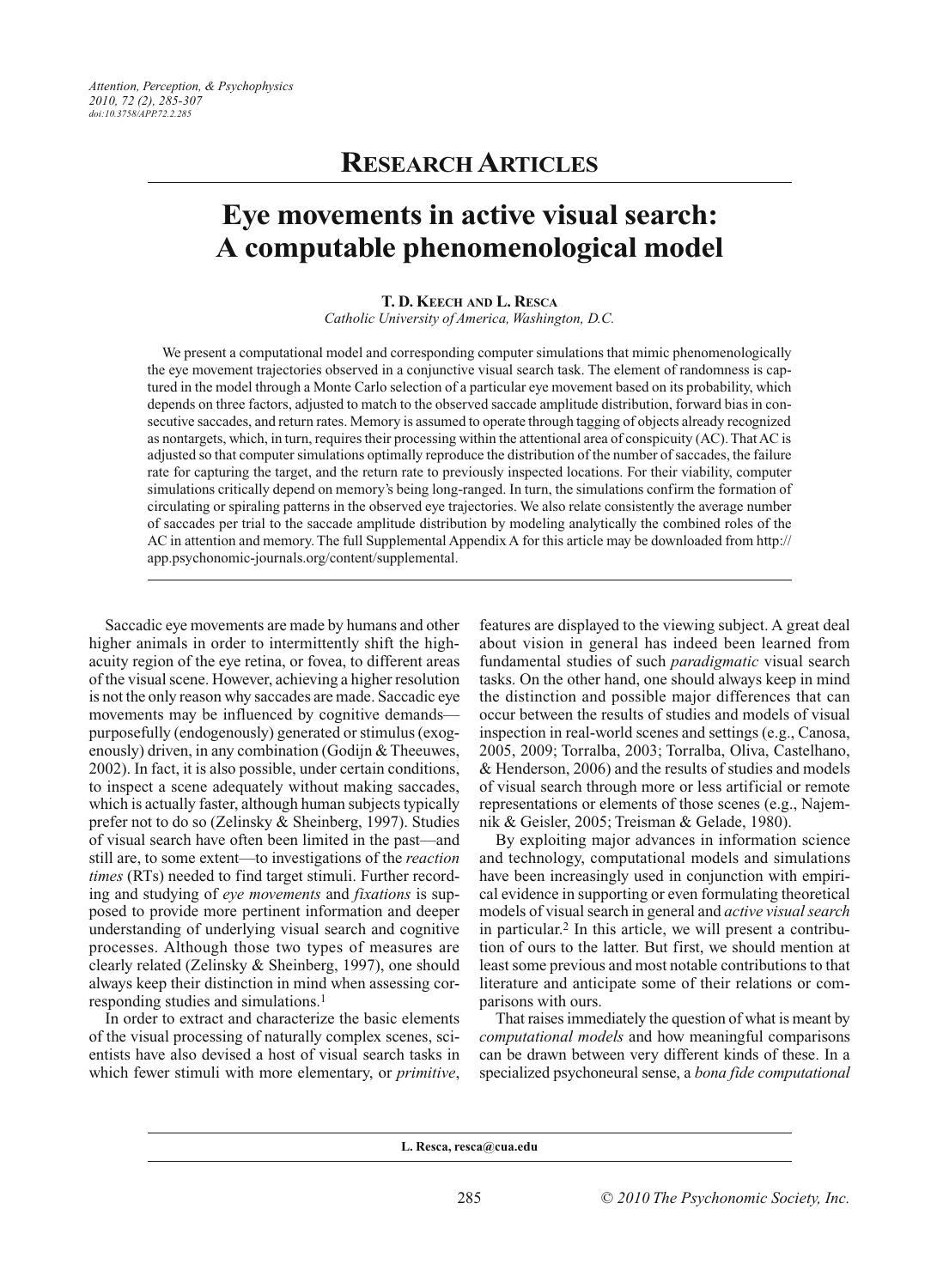*model* may be one that tries to represent or mimic various computations presumably conducted by the brain while performing certain corresponding cognitive operations. A prototypical example of that is the computational model of visual attention of Itti and Koch (2001). To begin with, it computes the response of (lateral geniculate nucleus) neurons, tuned to center–surround intensity contrast, by convolving the luminance channel of the input image by a difference-of-Gaussians filter. It then proceeds similarly through higher and higher levels of visual processing, by computationally modeling the architecture presumed to inform, control, and deploy visuospatial attention. At the opposite extreme, a *computable phenomenological model* may attempt to merely reproduce through computer simulations the observed behavior of eye movements in a particular visual search task—for example, on the basis of a few empirical equations presumed to capture the essential functioning or manifestations of the major underlying psychoneural mechanisms. Our own model provides a primary example of that. Between or beside those modeling extremes, there are many kinds of variations or hybrids. For short, we may loosely refer to any of those as *computational models* in the generic sense of those words, but in each case, we will be careful to specify or classify more precisely what the model is or does.

Historically, it is appropriate to begin our brief survey with *guided search theory* (GST), which has been extensively simulated (Cave & Wolfe, 1990; Wolfe, 1994) for the following reason in particular:

*Explicitness*. Simulation of GS2 requires that underlying assumptions, parameters, and so forth be made explicit. A number of more qualitative models in the literature contain some intriguing ideas. There is nothing inherently wrong with qualitative models, but the models of visual search are becoming sufficiently complex so that the qualitative description may not capture their behavior. The parts of the models interact, sometimes in unexpected ways. Only by implementing the model can we be reasonably sure that it does what we say it does. (Wolfe, 1994, p. 233)

This describes just as well the intent of our effort, although a different kind of *source model* and eye-movement observations are simulated (Keech, 2006; Keech, Greenwood, Resca, & Parasuraman, 2009; Keech & Resca, 2010). As has already been mentioned, the difference is that our source model (Motter & Belky, 1998a, 1998b) is purely behavioral and phenomenological. Vice versa, GST at least starts with the computational realization of an *activation map*, as presumably generated by the brain, reflecting preattentive processes that combine bottom-up (similarities among items) and top-down (target specifications) information.3 That accounts for both kinds of feature and conjunction searches, set along a continuum. What differs across visual search tasks is the effectiveness of preattentive processes at guiding the attentional focus. Observations from a broad set of fairly disparate search tasks have been accounted for, rather than fitted, by GS2 simulations

on the basis of a fixed set of optimized parameters (Wolfe, 1994). On the other hand, GS2 simulations have been limited to RT predictions and relatively paradigmatic visual search tasks.

Greater emphasis on and development of a *saliency map* have appeared in the computational model of Itti and Koch (2000, 2001), which further mimics the underlying neural circuitry of visual attention (Itti, Koch, & Niebur, 1998; Koch & Ullman, 1985). That model is more closely inspired by consideration of the neural correlates of visuospatial attention, and it has been applied both to paradigmatic visual search tasks, such as those with feature pop-out and feature conjunction introduced by Treisman and Gelade (1980), and to more complex visual searches of natural scenes. Unlike our computer simulations, the Itti–Koch model attempts to predict search trajectories without any direct input from observations of actual eye movements. This type of modeling is evidently more fundamental and explanatory than ours. On the other hand, it was originally developed with some notable limitations. Mainly, bottom-up mechanisms of attention and inhibitory tagging were emphasized, but top-down mechanisms needed for object recognition or search planning were initially ignored. Distinctions between covert orienting of attention and eye movements were also blurred. Comparison between the performance of the model and that of actual human subjects was thus indirect.4

As an alternative to *item-based* activation maps, a smoother *area-based* activation map has been proposed and computationally implemented (Pomplun, Reingold, & Shen, 2003). Its purpose is to extend GST so as to better account for distractor grouping effects that figure more prominently in the *attentional engagement theory* (AET) of Duncan and Humphreys (1989, 1992). Conversely, the *area activation* model of saccadic selectivity of Pomplun et al. (2003) does not perform well in relatively sparse displays, where too many simulated saccades land between guiding items, rather than mostly on them, as observed empirically and assumed in our simulations, for example. Potentially more relevant to our own simulations are computational models of visual tagging that compare empirical with computer-generated scanpaths (Pomplun, Carbone, Koesling, Sichelschmidt, & Ritter, 2006).

The existence of scanpaths in eye movements, idiosyncratic to each individual subject viewing a complex scene, has long been established (Noton & Stark, 1971). This finding clearly challenges computational models whose aim is to predict human scanpaths based exclusively or primarily on bottom-up processes generated by a saliency or activation map (Itti & Koch, 2000, 2001; Pomplun et al., 2003). A saliency map, whether biologically based or not, can hardly account for the idiosyncratic biases of the viewing subject, which require further consideration of top-down processes, at a minimum. On the other hand, it is possible to compare *regions of interest* (ROIs) generated with bottom-up context-free image-processing algorithms (IPAs) with human ROIs, which further depend on top-down context-dependent representations of a scene (Privitera & Stark, 2000). That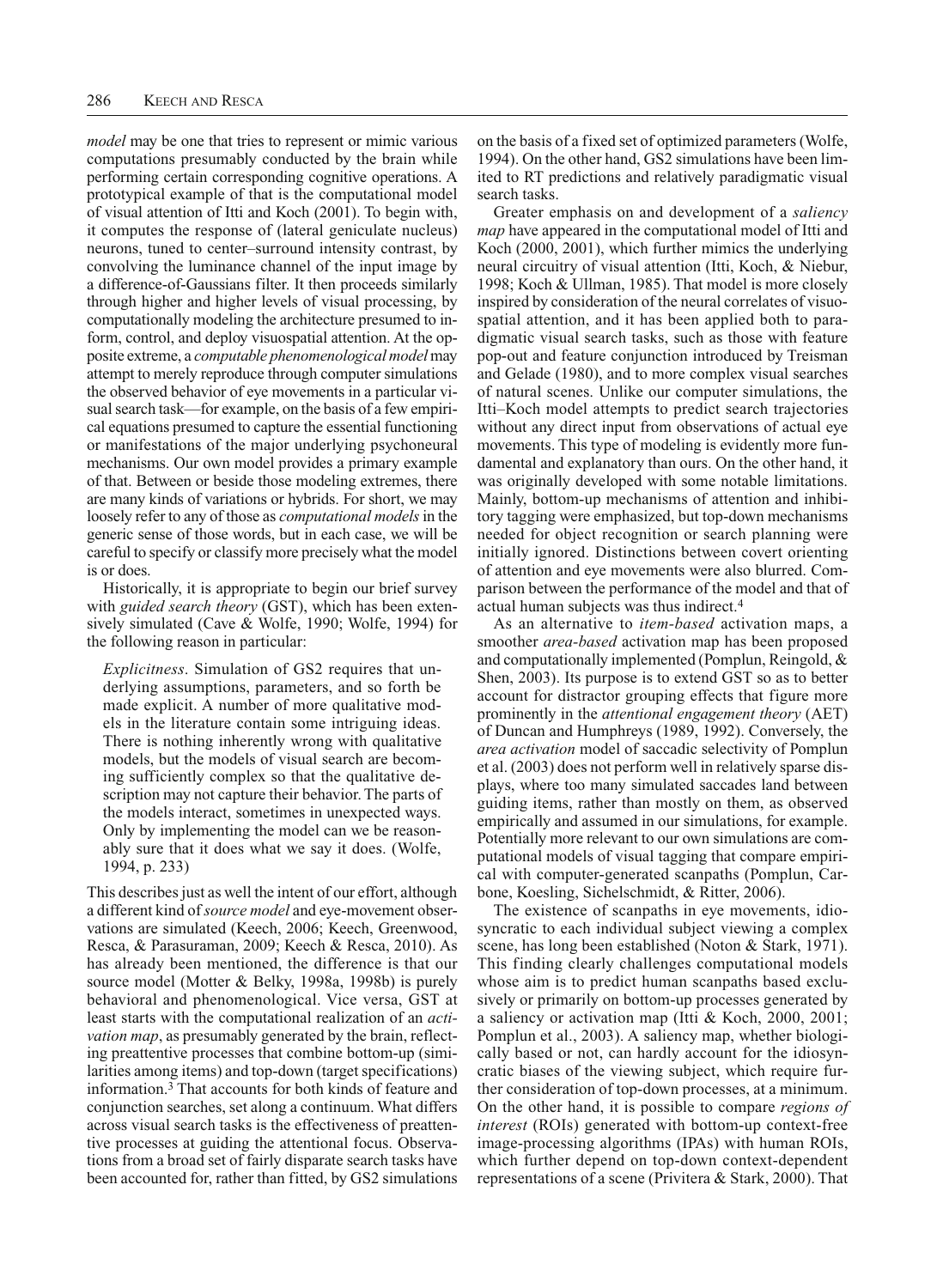can be done on a host of suitable measures, which thus indicate which IPAs treat an image more or less similarly to human viewers. Further considerations of top-down search templates for locating saliency peaks have been proposed (Rao, Zelinsky, Hayhoe, & Ballard, 2002; Tsotsos et al., 1995).

Stimulus *salience*—hence, its modeling—must definitely play a basic role in object selection and guidance of eye movements, especially in free-viewing situations (Le Meur, Le Callet, Barba, & Thoreau, 2006; Parkhurst, Law, & Niebur, 2002; Peters, Iyer, Itti, & Koch, 2005). On the other hand, top-down influences, such as object *relevance* in relation to a more specific task, must also play a critical role—for example, in generating a *priority map* for object selection (Fecteau & Munoz, 2006). Various computational models have recently been extended to integrate bottom-up processing with top-down influences (Navalpakkam & Itti, 2002, 2006a, 2006b, 2007; Peters & Itti, 2007a, 2007b; Torralba, 2003; Torralba et al., 2006).

Integration of bottom-up processing with top-down constraints becomes even more imperative in natural environments in which subjects perform goal-driven *active tasks* coupled with viewing, such as making a cup of tea, washing hands, or walking down a hallway. Portable headmounted eyetrackers have been developed to study eye movements outside of the laboratory, allowing demonstrations that saccade amplitudes and fixation locations and durations are highly dependent on the task that is being executed (Land, Mennie, & Rusted, 1999; Pelz & Canosa, 2001; Pelz, Canosa, & Babcock, 2000). Most notably (and understandably), fixations concentrate mainly on objects that are relevant to that task, rather than on visually salient but task-irrelevant stimuli. Canosa (2005, 2009) has correspondingly developed a biologically inspired computational model that combines bottom-up saliency elements with top-down task-related constraints into a *conspicuity map* that predicts more robustly the concentration of fixations in the task environment. This work fits into a broader framework and even more ambitious plan to model the brain as a computational system organized on a temporal scale and using *deictic* codes for the embodiment of cognition in performing complex tasks in real-world settings or simulations (Ballard, Hayhoe, Pook, & Rao, 1997).

As an alternative to heuristic computational models of visual search that can be applied to arbitrary stimuli (Itti & Koch, 2000; Rao et al., 2002), Najemnik and Geisler (2005) have developed "a formal, parameter-free analysis for a particular class of naturalistic stimuli" (p. 390), modeling the sensory and perceptual processing of an ideal Bayesian observer. For that ideal searcher, however, "the optimal eye movement strategy depends critically on how the visibility (detectability) of the target varies across the retina" (p. 387). That is, of course, the retina of real observers—that is, the human subjects in the experiments of Najemnik and Geisler. Now, the equivalent of the visibility maps or signal-to-noise ratio in Figure 2C in Najemnik and Geisler is precisely the *area of conspicuity* (AC) that Engel (1971, 1974, 1977) defined originally and many

other investigators have subsequently used, redefined, or further elaborated. See Motter and Simoni (2008) for a most recent investigation and a definitive review. The AC is a critical element also in our computational model. On the other hand, no other computational model has previously attempted to incorporate and account for the working of the AC in the way that either our model or that of Najemnik and Geisler has fundamentally done.

Najemnik and Geisler (2005) have also concluded that "simulations show that to achieve human performance levels it is necessary to have some coarse memory for past fixation locations so as to reduce the likelihood of returning to the same display region" (p. 390). They thus support *inhibition of return* (IOR), but only for one or two prior fixations. Our simulations indicate that some form of long-range memory is further involved in our type of visual search, which differs considerably from theirs. In Supplemental Appendix A, we discuss a possible origin for this apparent discrepancy.

Starting from the opposite idea of a *random walk* model of visual search (as we also did), Brockmann and Geisel (2000) have further assumed a power law dependence in the tail of the *saccade amplitude distribution* (SAD), for which they found empirical support in free viewing of natural scenes. Minimization of the time needed to scan the entire visual space then led them to predict that eye movement trajectories behave as *Lévy flights*, as opposed to more common *diffusive random walks*, which would result from a Gaussian SAD. But in order to obtain simulated eye trajectories that look like their observed scanpaths, an empirical determination of a *salience field* for the correspondingly viewed scene is still needed. Brockmann and Geisel derived that salience field from the spatial distribution of fixations made by observers throughout the scene (a picture of a party).

The stochastic assumptions of saccade generation made by Brockmann and Geisel (2000) involve *no memory*, consistent with an interpretation of visual search originally proposed by Horowitz and Wolfe (1998). However, the predictions and results of the Brockmann–Geisel model do not change substantially if those assumptions are relaxed so as to allow a sufficiently rapidly decaying correlation in the saccade sequences. Our simulations require a possibly coarse but long-range form of memory in order to be compatible with our observations based on a conjunctive visual search task, in contrast to their observations based on free viewing of natural scenes.

Various refinements of the basic Brockmann–Geisel model have been proposed by Boccignone and Ferraro (2004), particularly with regard to salience field determination, measurement of scanpath complexity in terms of information entropy, and relations to scanpaths alternatively characterized (Privitera & Stark, 2000). Further evidence and characterization of Lévy-like diffusion in eye movements associated with spoken-language comprehension have recently been provided by Stephen, Mirman, Magnuson, and Dixon (2009).

Following another line of research, attempting to demonstrate that visual search has memory (or at least that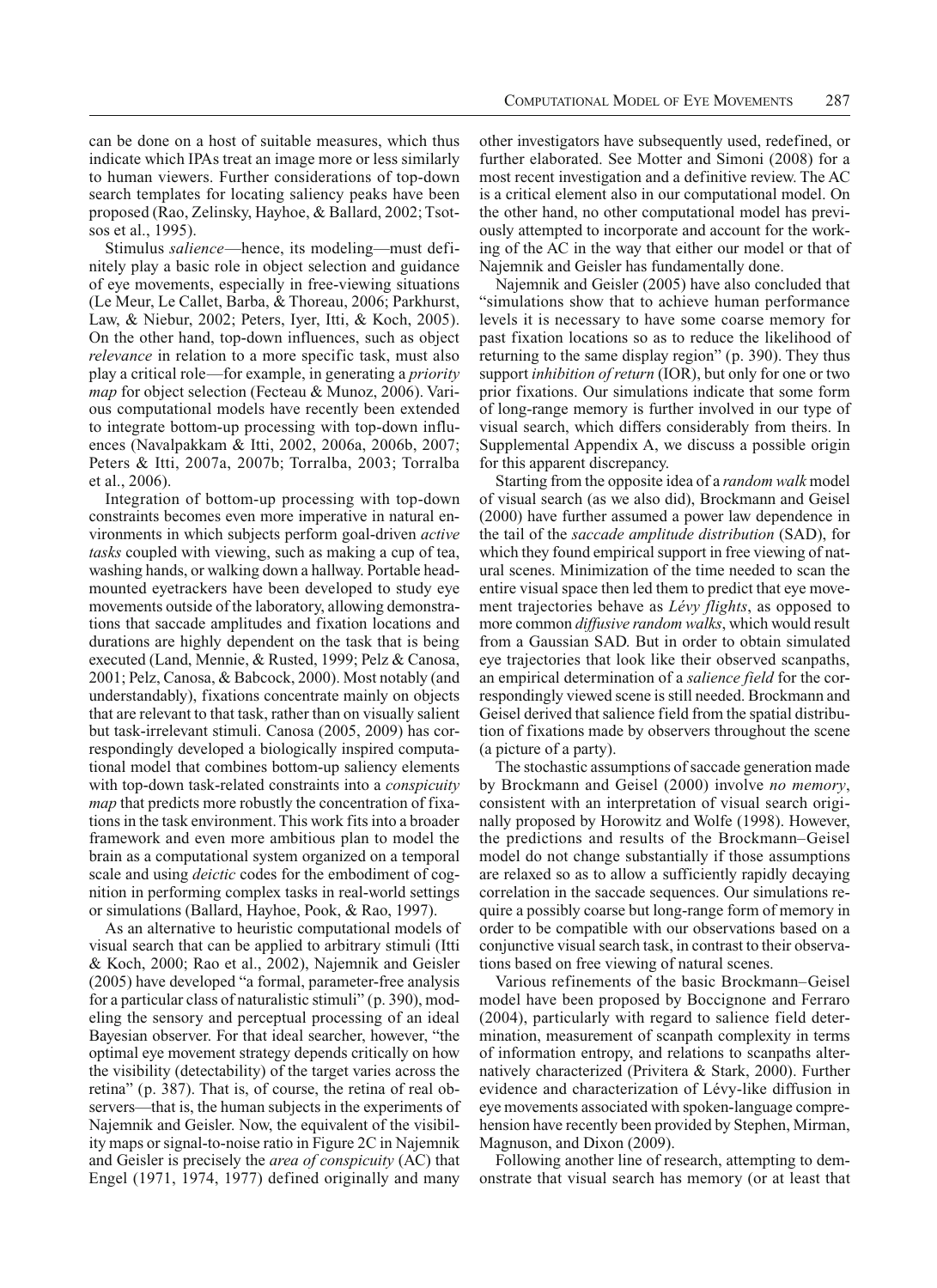it can depend on some form of memory under relatively common or "normal" conditions), Peterson, Kramer, Wang, Irwin, and McCarley (2001) studied eye movements in a paradigmatic "T & L's" conjunctive search task, quite similar or equivalent to those studied extensively by Motter and his colleagues (Motter & Belky, 1998a, 1998b; Motter & Holsapple, 2000, 2001, 2007; Motter & Simoni, 2007, 2008) and by ourselves (Keech, 2006; Keech et al., 2009; Keech & Resca, 2010). Essentially, they compared the observed proportions of item reinspections after various delays with those obtained by performing Monte Carlo simulations with three models: *memoryless*, *miss*, and *miss realization*. Those comparisons allowed them to conclude that (with their stable displays) visual search has a memory of at least 12 items. The computational model that we present in this article is, to some extent, more fundamental and elaborate than theirs, since it takes explicitly into account other critical features of the visual search process, such as the SAD, the AC, and the *forward bias* in consecutive saccades. Nonetheless, with regard to the issue of long-range memory, their experiment, simulations, results, and conclusions are all quite similar to or compatible with ours.

A more basic model and computer simulations of visual search with variable memory (intermediate between sampling with and without replacement) were provided earlier by Arani, Karwan, and Drury (1984). As in most models but ours, they did not include any probability contribution for saccading to items as a function of distance from the current fixation, which is instead reflected in SADs. Also notable is an earlier modified random walk model and corresponding scanpath simulations used by Scinto, Pillalamarri, and Karsh (1986) in a study of visual search in texture structures.

Following an alternative line of research, there have been many neural network (NN) or connectionist models of visual search. Some are interesting for particular reasons. For example, Cohen and Ruppin (1999) have accounted for the transition from parallel to serial processing in visual search, and also for the role of *vertical symmetry*. Whereas they support revisions of *feature integration theory* (FIT; Treisman & Sato, 1990) and GST (Wolfe, Friedman-Hill, Stewart, & O'Connell, 1992) more than they support AET (Duncan & Humphreys, 1989, 1992), a SERR model of Humphreys and Müller (1993) does the opposite. A neural theory of attentive visual search that is an alternative to both FIT and GST has been advanced by Grossberg, Mingolla, and Ross (1994).

From our perspective, certain NN models are particularly interesting, since they may provide alternative views and underlying explanations of major features and findings of our phenomenological model. An adequate review and analysis of such models and issues are beyond the scope of this article. However, in a subsection of Supplemental Appendix A, we discuss, to some extent, the application of time series analysis and methods of complex dynamics in the study of active visual search (Aks, 2005, 2009; Aks, Zelinsky, & Sprott, 2002; Sprott, 2003) and related NN models (Kwok & Smith, 2005; Usher, Stemmler,

& Olami, 1995). At this point, we shall proceed with the presentation of our own computational model.

## **PURPOSE AND BASIC ELEMENTS OF THE MODEL**

The purpose of our computable phenomenological model is to first identify from experiments the essential mechanisms that guide the conjunctive visual search and then express those essential mechanisms in a mathematical form and in computable terms so that we may understand and account for their interactions coherently and quantitatively, as opposed to merely describing those processes with words. In order to avoid the risk of getting immediately lost in its mathematical and numerical implementations, it is preferable first to discuss in general terms the working of the source model that we are trying to simulate numerically and its basic features that we are trying to represent mathematically.

#### **Source Model**

In our case, the visual search task is a paradigmatic one in FIT (Treisman & Gelade, 1980), where the target is characterized by a unique conjunction of color and orientation (black bar, tilted 45º to the right), among equal numbers of distractors that differ in either color (red) or orientation (tilted 45º to the left). The corresponding experiments were conducted originally with monkeys (Motter & Belky, 1998a, 1998b) and subsequently with human subjects (Keech, 2006; Keech et al., 2009). On the basis of their observations, Motter and Belky described the conjunctive visual search process in terms of a basic model, which mainly accounts for the role of the AC in guiding eye movements. Keech et al. expanded the scope of the Motter–Belky model by demonstrating the considerable presence of a mnemonic component.

The basic tenets and working of the Motter–Belky model, which we will try to simulate, are the following. (1) Recognition of the target typically occurs with high probability only within a restricted area surrounding the current fixation location. The size of this zone of attentional focus, which according to Engel (1971, 1974, 1977) is the AC, decreases with increasing density of relevant stimuli. (2) If the target is not detected within the current AC, a saccade is most likely made to an item just beyond that AC. That item most likely has the same color as the target, rather than the same orientation. (3) Except for those constraints, the item providing the new fixation point is selected apparently at random. (4) A forward bias is nevertheless apparent in consecutive saccades.

Some discussion of the literature on the AC has already been provided in the introduction to "Attentional Resources" in our companion paper (Keech & Resca, 2010). Here, more specifically for our purposes, we note that both *attentional* and *mnemonic mechanisms* are involved and deeply intertwined in how the AC works. Attentionally, the AC operates so that objects that currently fall within it can be effectively and simultaneously processed for target recognition, whereas objects that lie outside the current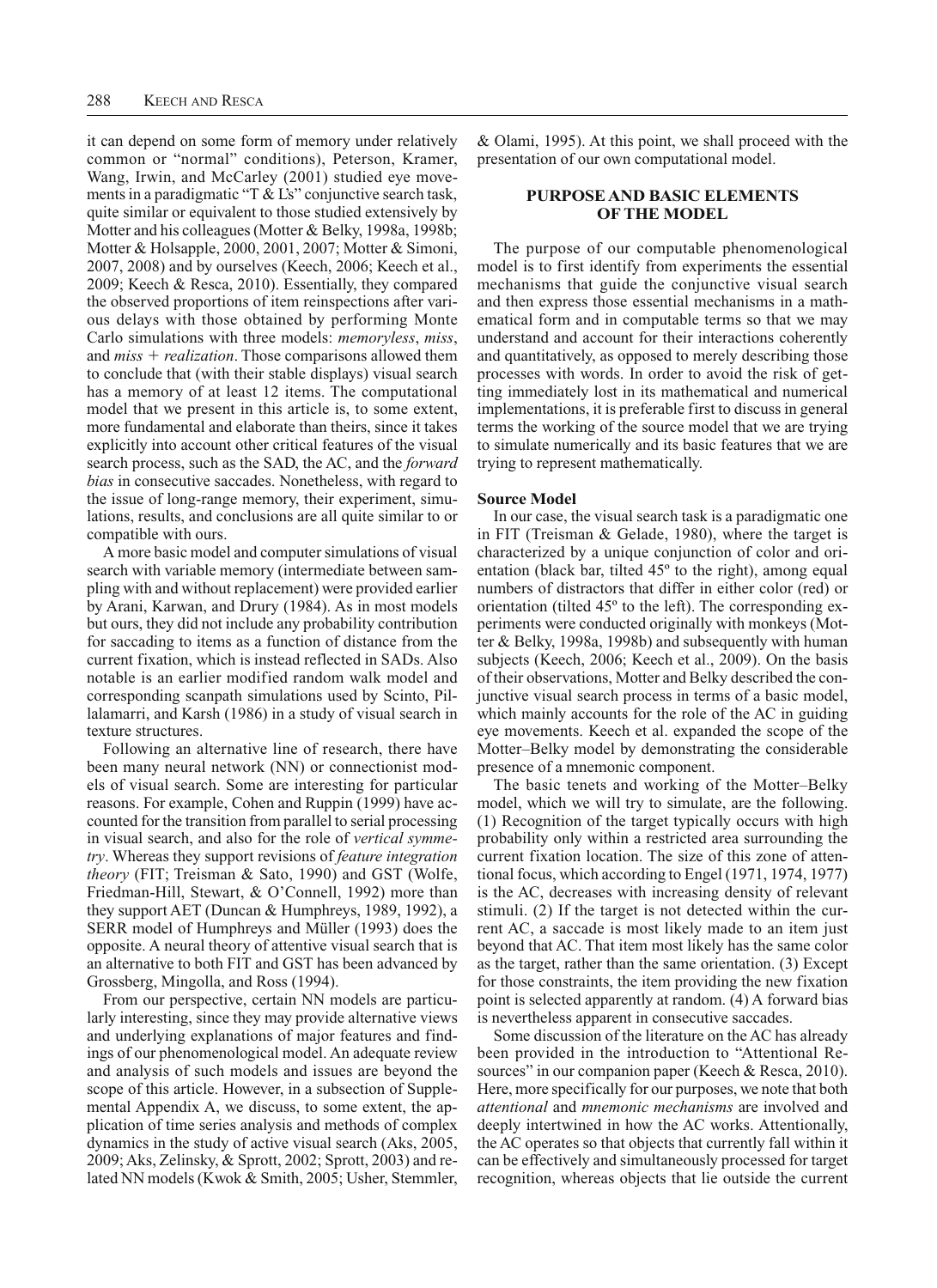AC cannot be sufficiently identified for that target recognition purpose.5 Now, as objects within the current AC are processed to a certain extent, the following can happen. If the target is recognized, the search essentially ends. If the target is not recognized, for whatever reason, two things happen. First, the inspected items are provisionally classified as *nontargets* or *distractors* and, correspondingly, retained in some sort of *memory store*. Second, an eye movement is made somewhat randomly to an item just outside or beyond the current AC. That item thus becomes the center of a new AC, comprising mostly, but not exclusively, not-yet-inspected items. Then the target recognition process starts anew. However, when the eyes are ready to jump (with a second saccade) to a third AC, there is also a tendency to avoid not only the preceding (second) AC, but also the (first) one that preceded that, in order to avoid, as much as possible, reinspections of items still accumulating in the memory store. This mechanism is called and understood by various authors<sup>6</sup> as IOR, which thus has both an attentional component, related to previously attended ACs, and a mnemonic component, expressed as *inhibitory tagging* of items already inspected and still remaining in the memory store. As a result, IOR may also be responsible for a forward bias in consecutive saccades (Klein & MacInnes, 1999).7

At this point, we should immediately acknowledge that what generates or influences eye movements at a more fundamental or neural level is a question of much greater scope and complexity. Our computations will not attempt to address that question more precisely. Other, more "fundamental" computational models have tried to do so (e.g., Itti & Koch, 2000, 2001; Najemnik & Geisler, 2005). Rather, we attempt to (1) define mathematically and (2) implement computationally just the features and steps of the eye movements that we have described in the previous paragraph. Our purpose is thus to confirm, reject, or modify the Motter–Belky model, and to do so by determining whether simulated eye trajectories agree more or less with observed eye movements on various measures. Anticipating a major conclusion of ours, the memory store that is actually needed in order to reproduce various types of observations—and *return rates*, in particular—far exceeds, in terms of its capacity, current estimates associated with IOR in particular. So, the Motter–Belky model, augmented with some form of long-range memory, is what we shall call our *source model*.

## **Area of Conspicuity and Saccade Amplitude Distributions**

The AC is alternatively known as the *functional visual field* (Motter & Simoni, 2008; Sanders, 1970), the *useful field of view* (Ball, Beard, Roenker, Miller, & Griggs, 1988), and the *visual lobe area* (Kraiss & Knäeuper, 1982; Widdel, 1983). It may be regarded as angularly symmetric around the foveation center (or point of fixation) within relatively uniform or random displays of stimuli, including regions near the display boundary. See the corresponding "sensitivity curves" in Figure 3B and the discussion of these in section 3.1.3 of Motter and Holsapple (2007). The

AC is then defined as a steeply decreasing probability of target recognition with increasing retinal eccentricity of the target (or its distance from the foveation center): See, for example, the "sensitivity curves" shown in Figure 5A in Motter and Belky (1998b) or, equivalently, the "signalto-noise ratio" shown in Figure 2C in Najemnik and Geisler (2005). The AC also "zooms" as a function of stimulus spacing. Figure 5B in Motter and Belky (1998b) typically demonstrates this remarkable scaling property of the AC, which becomes essentially independent of array size once distances are expressed in average nearest-neighbor distance (ANND) units. Correspondingly, the AC decreases in size with increasing stimulus density, and the probabilities of target capture shown in Figure 5A in Motter and Belky (1998b) decrease overall with increasing number of stimuli in the display.

As captured (although not fundamentally explained) by Point 2 in the Motter–Belky model, there is an inherent relation between the AC, or its defining sensitivity curve, and the SAD observed phenomenologically. Namely, according to Point 2 of the Motter–Belky model, we expect that the maximum of the SAD corresponds roughly to the radius of the AC. But how could one define more precisely the AC radius? Perhaps one could fit the measured sensitivity curve with a Gaussian or a similar curve, determine its standard deviation, and then call that the AC radius. In our computational model, we take the following cruder approach, which is nonetheless adequate for our ultimate purposes. With regard to the *attentional* aspect of the AC, we will simply use the empirical SAD to operatively implement Point 2 of the Motter–Belky model. With regard to the *mnemonic* implication of the AC, which must be emphasized much more here than in the original Motter–Belky model, we assume an *equipotent* AC with a parameterizable radius. By that, we mean that if the target falls anywhere within the AC radius in a simulation, the target is recognized with certainty by our *computational observer*, and the simulation ends there. Conversely, as long as the target stays outside of the AC radius, the target is definitely considered as not-recognized, and the simulation proceeds to the next AC.

During the whole process, all the items that fall within each AC and are recognized as nontargets are added continuously to the memory store of our computational observer and are used to reduce the probabilities of fixating them in subsequent ACs. Now, starting with an initial estimate, the AC radius is varied as a parameter (together with other parameters of the model) until the computer simulations may eventually reproduce optimally the observed distributions of the number of saccades needed to capture the target, the observed failure rates to detect the target, and the observed return rates to previously inspected locations.

So, our equipotent definition of the AC amounts to approximating its correct probabilistic definition, represented by the observed sensitivity curve, with a step function that is 1 for target eccentricity within the AC radius (meaning certainty that the target is recognized therein) and 0 for target eccentricity beyond the AC radius (mean-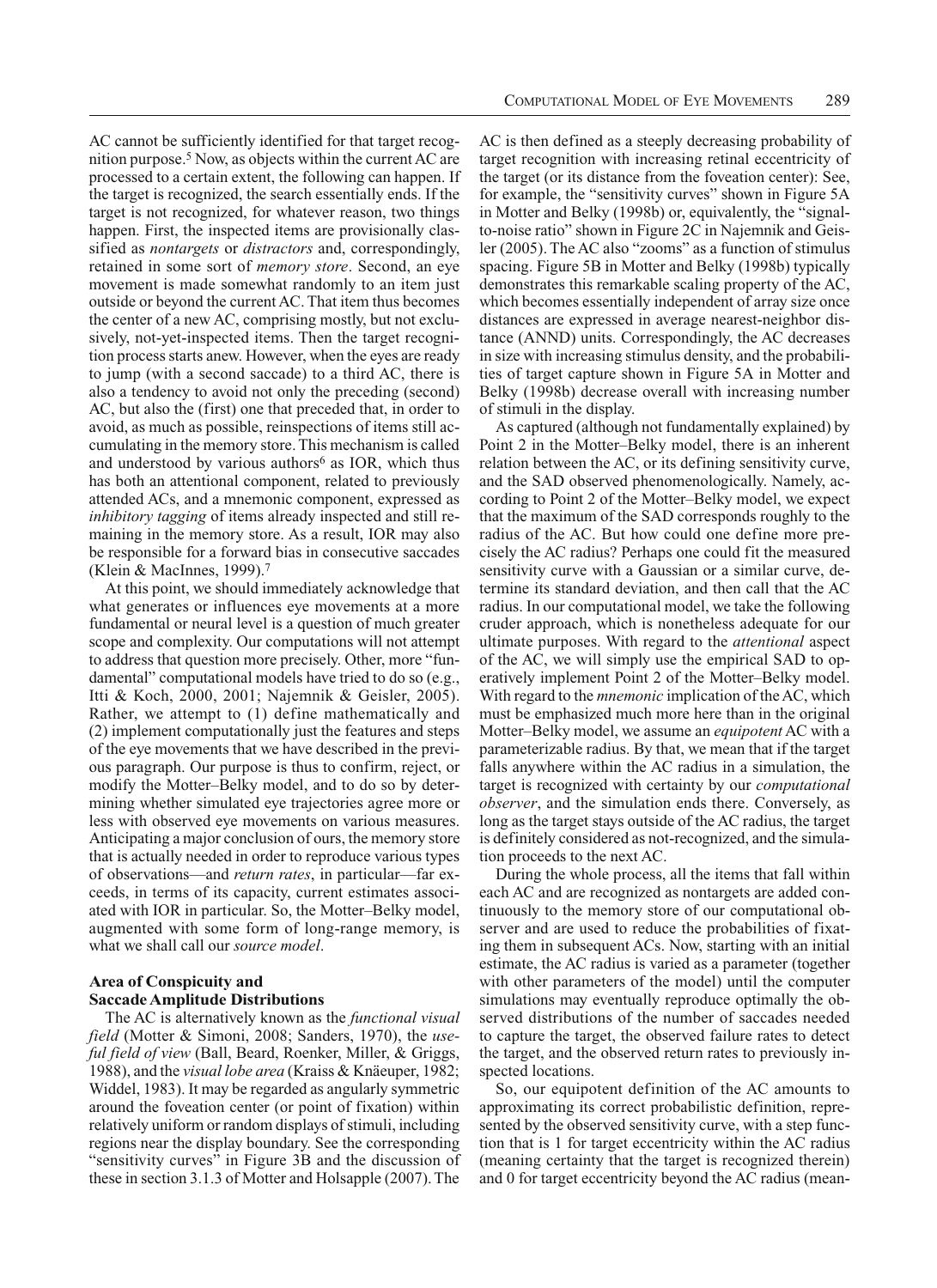ing certainty that the target is not recognized therein). Of course, that is not exactly what is observed. For example, about 3% of the times that the target is even directly foveated, it is still not recognized (Motter & Belky, 1998a, p. 1808). Nevertheless, that is not enough to affect, overall, the main conclusions of our computational model, which, by the way, could be refined in principle by including the more precise probabilistic characterization of the AC through the observed sensitivity curves.

### **Forward Bias in Consecutive Saccades**

A forward bias in consecutive saccades has been consistently observed and reported (Keech et al., 2009, Figures 10B and 11; Keech & Resca, 2010; Motter & Belky, 1998a, Figure 7B; Williams, 1966, p. 81). As has already been mentioned, it is likely a result of IOR, at least according to Klein and MacInnes (1999). An alternative view of IOR and forward bias has been advanced in terms of *attentional momentum*, attributing to attention some sort of "inertia," reminiscent of that of linear momentum in Newtonian mechanics (Spalek & Hammad, 2004). In our investigation and computational model, we do not commit to either interpretation. Rather, we take into account the observed forward bias in consecutive saccades through an empirically determined probability factor of saccading consecutively in a forward direction.

#### **Long-Range Memory**

In visual search tasks with stable displays, various observations of low proportions of item reinspections, even after long delays, have consistently indicated the presence of some form of long-range memory (Dickinson & Zelinsky, 2007; Keech et al., 2009; Keech & Resca, 2010; Peterson et al., 2001). That memory persistence, observed even after as many as 12 lags in item refixations, considerably exceeds current estimates of IOR capacity, which appears to be limited to three to five spatially noncontiguous locations (Danziger, Kingstone, & Snyder, 1998; Snyder & Kingstone, 2000). Peterson et al. (2001) have suggested that their finding of an effectively larger visual memory capacity may be due to a grouped representation, or *chunking*, of items (see also Pashler, 1987). Dickinson and Zelinsky have more specifically, but not incompatibly, suggested a form of high-capacity but low-resolution *memory for the search path*. Had we known of such results and suggestions, it might have been possible, although not necessarily simple, to implement and test more directly similar ideas in our computational model. However, we originally designed and conducted our study independently and without any knowledge of either of those articles (Dickinson & Zelinsky, 2007; Peterson et al., 2001). So, we modeled a long-range memory contribution, which was indispensable for accounting for our observations as well, in a simpler (or simplest) form—that is, with a probability factor of IOR type, but with a long range, adjusted empirically so as to optimize our simulations of the observed eye movements.

## **Color Segmentation**

The visual search task whose conduct we are trying to model and simulate phenomenologically is a paradigmatic

case in FIT (Treisman & Gelade, 1980) of presumably *serial conjunctive search*, where the target is characterized by a unique conjunction of two primitive features—that is, color and orientation. *Color segmentation* or *filtering* must figure prominently in that search (Egeth, Virzi, & Garbart, 1984; Pashler, 1987; Treisman & Gormican, 1988; Treisman & Sato, 1990). Indeed, distractors sharing target color are inspected a lot closer and at a much higher rate than are distractors sharing target orientation (Keech et al., 2009; Keech & Resca, 2010; Motter & Belky, 1998a, 1998b). In an extreme scenario, the latter, irrelevant distractors are rejected in parallel, whereas the former, relevant distractors are inspected sequentially. That extreme scenario is what we have actually assumed in our modeling. Of course, that is not exactly what happens. So, a fairly straightforward refinement of our modeling would have been to assume small, but nonzero, probabilities of fixating also near irrelevant distractors, while assuming a high probability, but not a certainty, of fixating only relevant distractors. These probabilities could have been extracted from corresponding observations—such as those shown in Figure 9 in Keech et al., for example. On the other hand, the overall effect of this refinement would have been fairly limited, having little or no consequence for the main conclusions (and purpose) of our computational model and simulations. So, for the time being, we ignored it.

In any case, it is useful to recall once more, in this context, that our model is not at all intended to predict, let alone explain, how attention is actually driven by environmental information, such as attentional capture by pop-out features, for example. So, we have hardly anything fundamental to say about either feature or conjunction searches in FIT or GST. All that we do is to model and simulate phenomenologically the behavioral data of a particular conjunctive search experiment. That sharply distinguishes our model from more general and explanatory models of neural activities and computations in visual search, such as those of Itti and Koch (2000, 2001) and others mentioned in the introduction, which do make predictions of attentional guidance through various saliency or activation maps.

#### **Monte Carlo Procedure**

In our computable model and simulations, we begin by assuming that only relevant objects (sharing target color) are precisely fixated and that the probability  $p_{i\rightarrow j}$  of executing a saccade from a relevant object *i* to a relevant object *j* has the form

$$
p_{i \to j} \propto f(r) g(r, \phi) h(l). \tag{1}
$$

In Equation 1, the factors  $f(r)$ ,  $g(r, \phi)$ , and  $h(l)$  represent (not normalized) probabilities associated separately with the saccading distance, forward bias, and long-range memory involved in the incipient  $i \rightarrow j$  saccade. The precise definitions and determination of these three critical factors will be discussed in the three following subsections. Here, we just mention that *r* represents the distance between the current fixation point on the *i* object and any other *j* object on which the incipient saccade may land,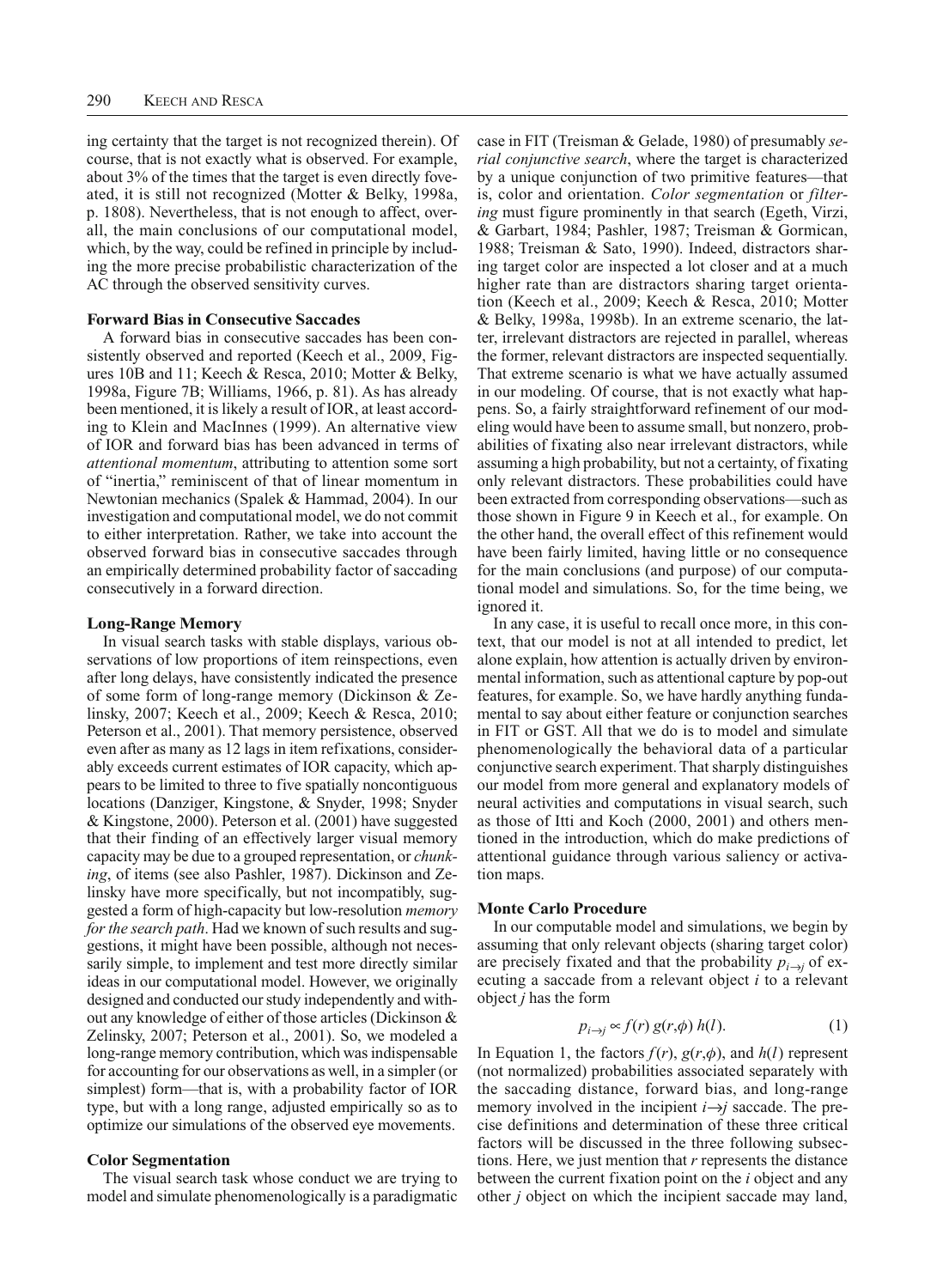$\phi$  represents the angle shift between the incipient saccade and the preceding saccade that landed on the *i* object, and *l* represents the number of intervening saccades from a possible previous inspection of the *j* object, starting with  $l = 2$  for an immediate reinspection.

A computer simulation begins with the determination of a search array, which is generated as in the display seen by a subject in our experiment (Keech et al., 2009). Namely, the search items are positioned randomly over a 24.4 $\degree \times$ 16.3º field of view, with a minimum center-to-center separation of 1.4º. However, the target is always present in the *virtual* display, which was not always the case in the actual experiment. The initial (virtual) fixation is always located near the center of the display, at its closest relevant object, labeled as  $i = 1$ . From that—or subsequently, from any relevant object *i* corresponding to the current fixation the distance  $d_{ij}$  to every other relevant object *j* in the display is computed. This distance  $d_{ij}$  is introduced in the distance factor  $f(r)$  to obtain a corresponding probability. The angle shift  $\phi_{ij}$ , ranging between the direction of the saccade just performed to the relevant object *i* and the direction of the potentially ensuing saccade to any other relevant object *j*, is then computed and associated to the *j* object—except when  $i = 1$  corresponds to the initial fixation, of course. This angle shift  $\phi_{ij}$  and the distance  $d_{ij}$  are thus introduced into the angle shift factor  $g(r,\phi)$  to obtain a corresponding probability. Each relevant object within the current (equipotent) AC is then entered (with certainty) into the program memory of the computational observer, in order to be used in subsequent fixations to compute intervening *h*(*l*) memory factors. Each relevant object is also evaluated to determine whether or not it has previously fallen within the AC of any preceding fixation. For relevant objects that have already been explored, the appropriate memory factor *h*(*l*) is computed. For relevant objects that have not been previously explored, a factor of 1 is assumed in place of *h*(*l*).

Now, the product of the distance, angle shift, and memory factors yields the relative probability of saccading to each relevant object from the current fixation point. Once computed for all relevant objects in the array, such relative probabilities must be normalized with a common factor *K*, so that their sum equals 1. The absolute probability of any possible  $i \rightarrow j$  saccade then takes the final form

$$
p_{i \to j} = K f(r) g(r, \phi) h(l). \tag{2}
$$

Once all  $p_{i\rightarrow j}$ s are so determined, corresponding segments are defined in the unit interval, and generation of a random number in that interval determines which *j* object is actually selected as the next fixation. This Monte Carlo procedure is then repeated from that point, until either the target is eventually captured by the program, by falling within an equipotent AC, or the computer search fails to find the target within the maximum allotted search time. Namely, failure is declared if the target, which is always present in our simulations, is not captured within 18 fixations (beyond the starting one). Such an upper limit of fixations is intended to match the experimental condition, in which a time limit of 4 sec was enforced on each trial. By dividing that time limit by the typical duration of a

fixation–saccade pair—namely,  $4.0/(0.200 + 0.030) \approx$ 18—we obtain our estimate of the maximum number (18) of fixations and saccades allowed on any simulated trial.8

Just to provide a simplified illustration, let us consider a hypothetical array comprising only four relevant objects, denoted as 1, 2, 3, and 4, with the target being Object 2. Suppose that the current fixation point is on Object 1 and that the probabilities  $p_{1\rightarrow j}$  have been evaluated as .4, .1, and .5 for  $j = 2, 3$ , and 4, respectively. We may then assign to Object 2 a probability interval of  $0 \le \rho_{12} < .4$ , to Object 3 a probability interval of  $.4 \leq \rho_{13} < .5$ , and to Object 4 a probability interval of  $.5 \le \rho_{14} \le 1$ . Now we generate a random number from a uniform probability distribution in the unit interval and compare it with those intervals. The interval within which the random number falls will select the saccade to the corresponding object. For example, suppose that the random number first drawn is .7812. Then, the selected saccade is to Object 4. At this point, the distances  $d_{4j}$  from Object 4 to all the other three objects are computed, along with the angles from Object 4 to Objects 1, 2, and 3. These angles are then subtracted from the angle from Object 1 to Object 4 to yield all three angle-shift  $\phi_{4j}$  candidates. Assuming that only Object 1 fell within the AC of the previous fixation, a memory factor  $h(2)$  is also assigned only to Object 1, with  $l = 2$ corresponding to the two intervening saccades. The relative probabilities of saccading to each other object from Object 4 are thus computed, normalized, and used to assign probability intervals to each of those three objects. At this point, another random number is generated in the unit interval and is used to select the object of the ensuing saccade, according to which probability interval it selects. This process is repeated until either the target is captured or the upper limit of 18 iterations is reached. At that point, a new search array is randomly generated, and the next trial begins.

A final determination of the AC radius is reached as follows. At first, the AC radius is taken to coincide with the average distance between color-relevant nearest neighbors, or c-ANND. A set of simulations is then executed using this initial choice of AC. If two critical benchmarks of performance for the simulations—namely, the saccade number distribution and the failure rate for detecting the target— satisfactorily match the measured results, the data for that set of simulations are considered acceptable and recorded. Otherwise, the AC radius is modified by multiplying the c-ANND by an *extension coefficient* (typically, slightly greater than one, except for 12-distractor arrays: cf. Table 2). Another set of simulations is then generated and assessed, and so on, systematically modifying the extension coefficient until those critical benchmarks of performance for the simulations eventually satisfactorily match the corresponding measured data. The optimal AC radius and corresponding extension coefficient are thus obtained and recorded.

#### **PROBABILITY FACTORS**

In the previous section, we assumed that the probability of saccading from object to object in our phenomenologi-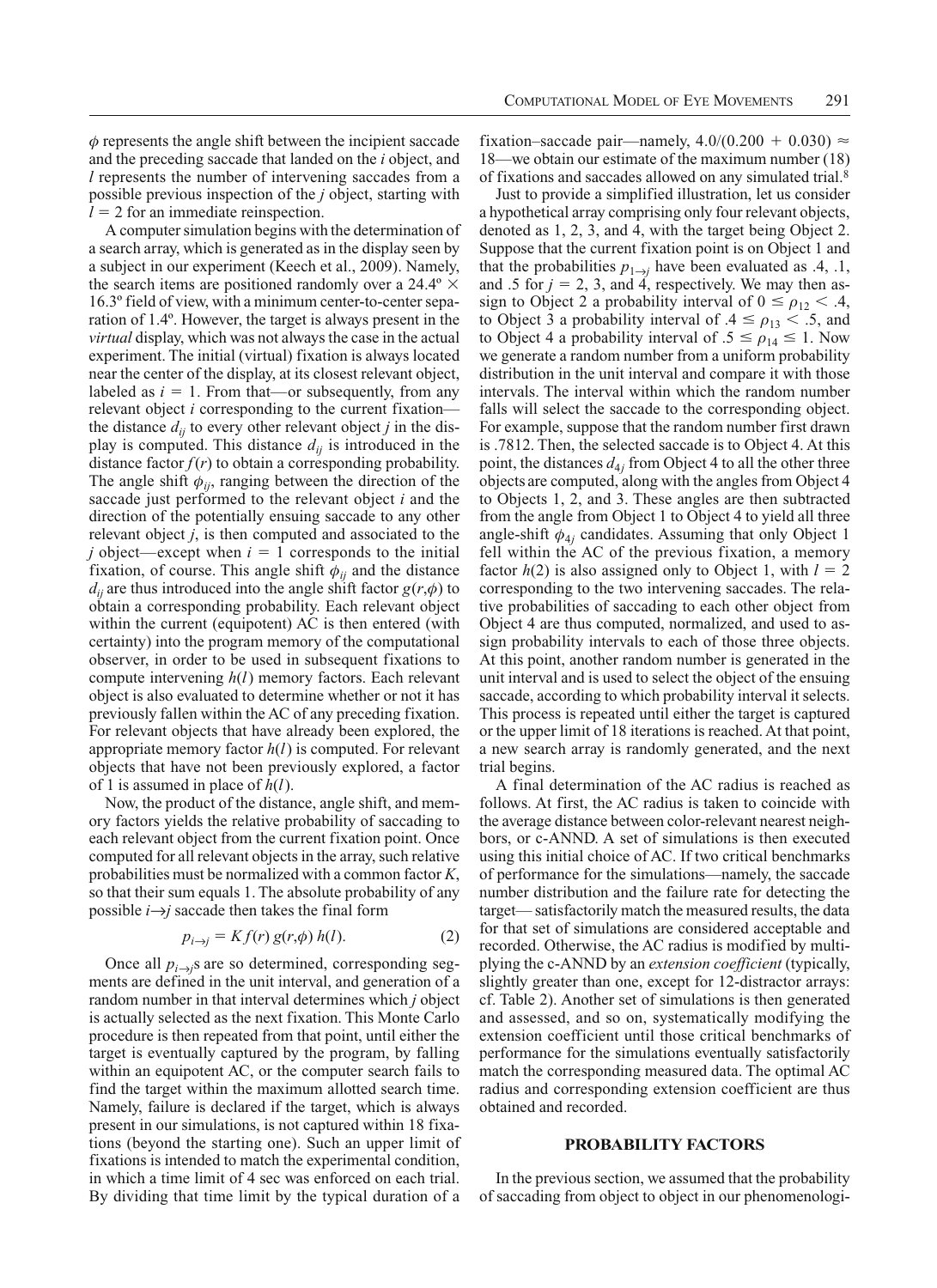cal modeling of a conjunctive visual search experiment depends on three elements—namely, the distance between search items, the angle shift between consecutive saccades, and some (additional) form of memory, presumably coarse but with a long range. Correspondingly, we introduced three basic factors in the construction of our computational model. These factors represent probabilities that either are extracted initially from experimental data, as in the case of  $f(r)$ , or reproduce finally experimental data through some parameter adjustments, as in the case of  $g(r,\phi)$  and  $h(l)$ , which allow the computer simulations to reproduce optimally the observed eye movements. A critical element of randomness in the visual search is captured in the computer simulations through a Monte Carlo selection of a particular saccade, from one relevant object to another, based on the probability of that particular saccade. That probability, in turn, depends on the values assumed by the three factors for the considered consecutive fixations and their connecting and preceding saccades and fixations. Each of the angle shift  $g(r,\phi)$  and memory  $h(l)$ factors depends on two parameters, adjusted computationally to reproduce measured angle shifts and return rates, in particular. The memory factor *h*(*l*) further depends on the size of the AC, which, in turn, is adjusted so that computer simulations optimally reproduce the observed distribution of the number of saccades needed to capture the target, the observed failure rate to detect the target, and the observed return rates to previously inspected locations. Complete color segmentation or filtering in parallel of the stimuli is assumed in the simulations, which is a simplification reasonably consistent with observations. In the next three subsections, we describe and discuss in greater detail the forms and features of these three factors that determine the simulated saccade probabilities.

#### **Distance Dependence of the Saccade Probability**

The distance factor  $f(r)$  in the saccade probability  $p_{i\rightarrow j}$  is obtained by dividing the measured SAD by the *interstimulus distance* (ISD) distribution. The average ISD distribution, shown in Figure 1, is obtained by sampling the distance from each search item to all other items over 10,000 randomly generated search arrays of all sizes. The ISD distribution is indeed independent of either array size or color segmentation. It begins at 1.4º, corresponding to the mini-



**Figure 1. Average interstimulus distance distribution.**

mum center-to-center separation between search items, and terminates around 29º, corresponding to the diagonal of the rectangular display. In Appendix B we provide a more mathematical discussion of probabilities and distributions associated with  $f(r)$ , SAD, ISD, and their relations.

As has been noted elsewhere (Keech, 2006; Keech et al., 2009; Motter & Belky, 1998a), there is a qualitative difference in the saccade amplitude distributions for the first saccade and for midtrial saccades. In Figure 2, we show the saccade amplitude distributions for 48-distractor arrays for the first, second, and fourth saccades. One may notice some differences between young (panel A) and older (panel B) adults. In both groups, however, the amplitude distributions for the second and fourth saccades are relatively similar, and that is actually the case for any other midtrial saccade. On the other hand, the first-saccade amplitude distribution is more peaked and decays faster with distance, particularly for young adults. Therefore, at least two distinct probability distributions must be considered in our computational model—namely, one referring to the first saccade and another one representing all the subsequent midtrial saccades. We obtained the latter practically by averaging the measured second, third, and fourth SADs. We may refer to Aks (2009) for a broader perspective on the functional dependence of SADs and for further reference to studies of characteristic differences between initial and subsequent saccades.

The probability factors  $f(r)$  used in the computational model (obtained by dividing the SADs by the ISD distribution) for the first saccade and the average of the second, third, and fourth saccades are shown in Figure 3 for young (panel A) and older (panel B) adults searching 48- distractor arrays. One may note a somewhat greater probability that young adults saccade farther away than older adults, which is consistent with young adults' having slightly greater ACs, as has been suggested elsewhere (Keech, 2006; Keech et al., 2009).

#### **Angle-Shift Dependence of the Saccade Probability**

For saccades with amplitudes shorter than about 7º, which corresponds roughly to the average saccade amplitude, there is a bias to saccade in a forward direction, relative to that of the preceding saccade. This is illustrated in Figure 11 in Keech et al. (2009), which shows that the highest concentration of shorter saccades occurs for relatively small angle shifts on either side of the direction of the preceding saccade. On the other hand, for longer saccades, a more balanced concentration occurs also around the backward direction.9 We may account phenomenologically for this angle shift dependence of the saccade probability  $p_{i\rightarrow i}$  with a partly Gaussian and a partly constant factor—namely,

$$
g(r,\phi) = \begin{cases} 1 + G_S \exp\left[-\left(\phi / \phi_S\right)^2\right] & \text{for } r < 7^\circ\\ 1 & \text{for } r \ge 7^\circ. \end{cases}
$$
 (3)

In Equation 3,  $\phi$  denotes the angle shift between consecutive saccades, expressed in radians between  $-\pi$  and  $\pi$ . After completion of our computational model and perfor-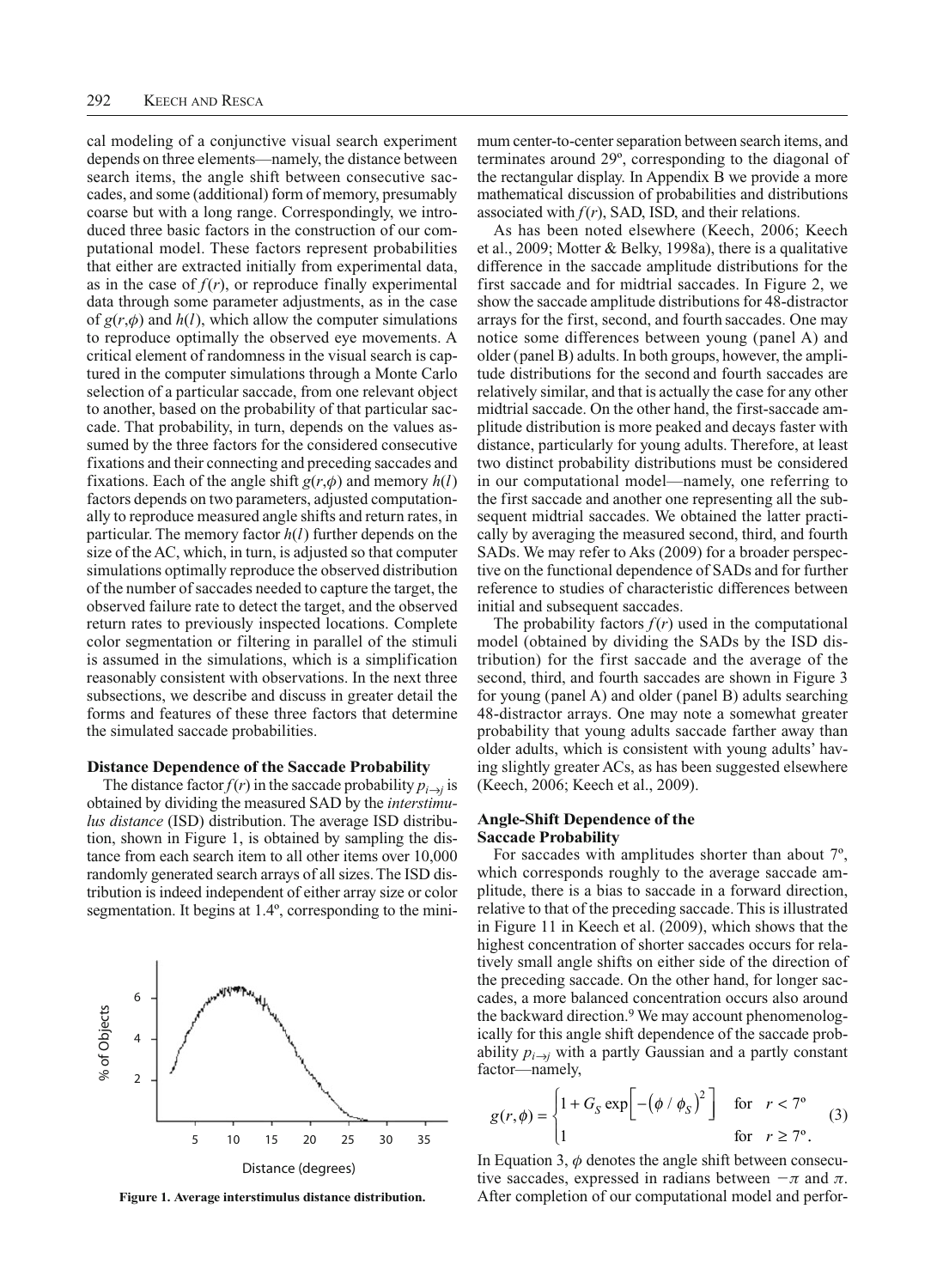

**Figure 2***.* **Saccade amplitude distributions for the first, second, and fourth saccades for 48-distractor arrays, for young (A) and older (B) adults.**

mance of extensive computer simulations of the eye trajectories, we determined that the  $G<sub>S</sub>$  parameter can be optimally adjusted to the values  $G_S = 0.5, 1, 5,$  and 5 for both young and older adults searching arrays with 12, 24, 48, and 96 distractors, respectively. This trend of increasing  $G<sub>S</sub>$  values reflects, at least in part, a relatively greater manifestation of the forward bias in larger array sizes, which is allowed by a correspondingly greater delay in reaching the display boundary from the initial central fixation. This, in turn, is consistent with observations of saccade direction *cosine* autocorrelations, as in Figures 1A–1D in Keech and Resca (2010). On the other hand, the  $\phi_s$  parameter can be adjusted optimally to one radian (57.296º) in all cases.10

#### **Memory Dependence of the Saccade Probability**

*Normalized return rates* indicate fairly low probabilities of return to locations previously inspected, no matter how early (see Figure 20 in Keech et al., 2009). This suggests some form of long-range memory, which we tried to represent with (inverse) power laws in a corresponding memory factor in the saccade probability  $p_{i\rightarrow j}$  of our computational model—namely,

$$
h(l) = \frac{R_I}{(l-1)^n}.\tag{4}
$$

In Equation 4, *l* represents the number of intervening saccades, starting with  $l = 2$  for an immediate return, and the coefficient  $R_I$  and the exponent *n* are treated as two adjustable parameters. After completion of our computational model and performance of extensive computer simulations of the eye trajectories, we determined that the observed return rates and other key measures are optimally reproduced by selecting the exponent  $n = 3$  for 12- and 24-distractor arrays and the exponent  $n = 1$  for 48- and 96-distractor arrays, for both young and older adults. On the other hand, optimal values of the  $R_I$  coefficient are listed in Table 1.

The empirically determined parameter values imply the following. Since the probability of reinspection associated with the  $h(l)$  factor decreases with longer delays, or larger *l*, that contributes more to primacy than to recency effects.<sup>11</sup> Thus, memory has a considerable long-range contribution (like a primacy effect). Also, on account of the values of both the  $R<sub>I</sub>$  and *n* parameters, there is a lower probability of reinspection, especially after longer delays (larger *l*), in the smaller than in the larger arrays. This agrees with the smaller normalized return rates that are observed, overall, in the smaller arrays (see Figure 20 in Keech et al., 2009). Thus, there is more "memory" in searching smaller array sizes, although that is at least partly a consequence of the eye trajectories' having, on average, fewer saccades in smaller arrays.



**Figure 3. Saccade probability as a function of distance, or the**  $f(r)$  **factor, for the first saccade and midtrial saccades for 48-distractor arrays, for young (A) and older (B) adults.**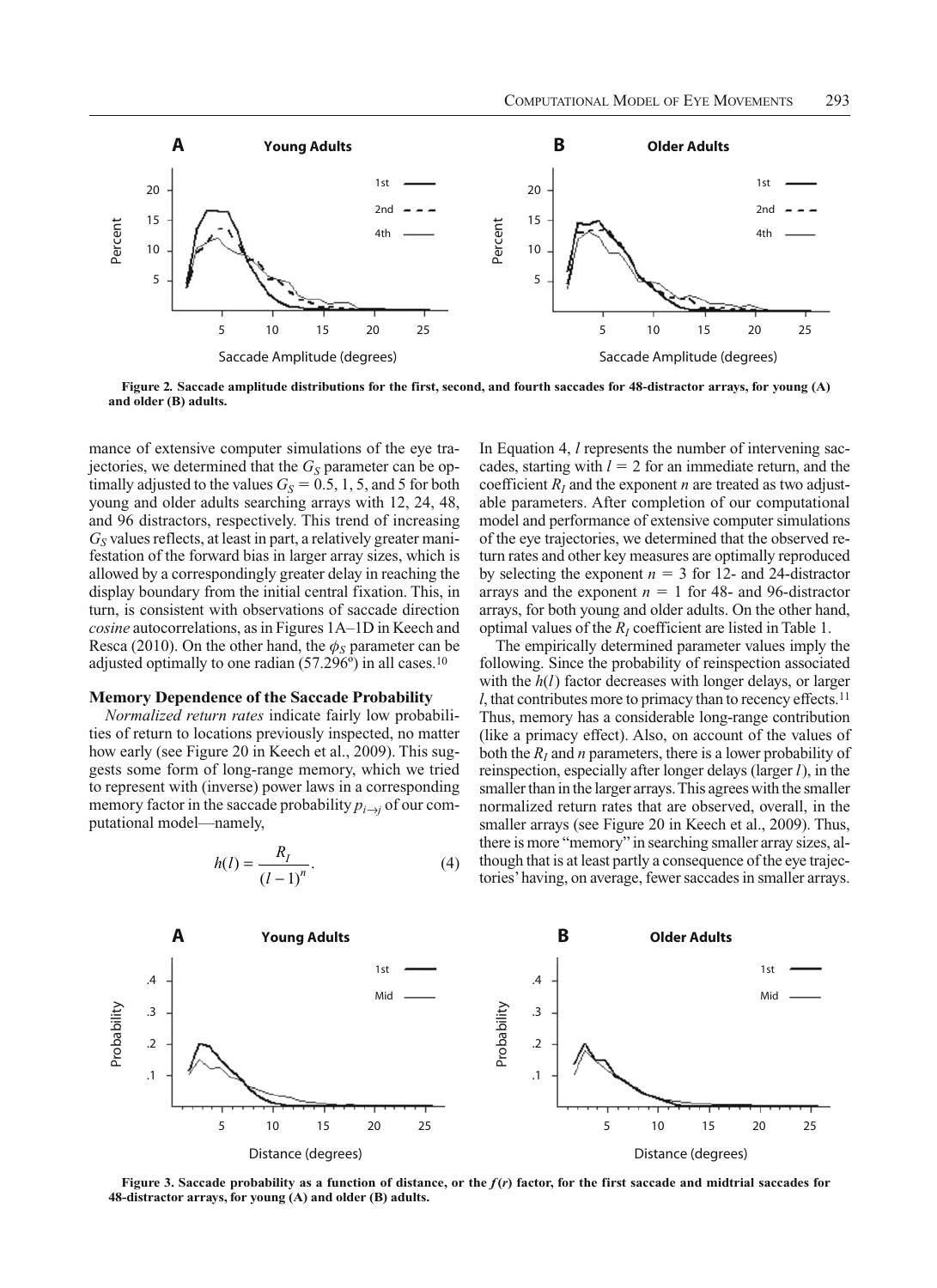| <b>Table 1</b><br>Optimal Values of the $R_I$ Coefficient for Young<br>and Older Adults Searching Arrays of Each Size |                     |              |  |  |  |
|-----------------------------------------------------------------------------------------------------------------------|---------------------|--------------|--|--|--|
| Search                                                                                                                | $RI$ Coefficient    |              |  |  |  |
| Array Size                                                                                                            | <b>Young Adults</b> | Older Adults |  |  |  |
| 12                                                                                                                    | 0.004               | 0.005        |  |  |  |
| 24                                                                                                                    | 0.008               | 0.008        |  |  |  |
| 48                                                                                                                    | 0.060               | 0.050        |  |  |  |
| 96                                                                                                                    | 0.125               | 0.100        |  |  |  |

In any case, by noting that the  $R<sub>I</sub>$  values reported in Table 1 are much smaller than 1, whereas  $h(l) = 1$  is assumed for items that have not yet been inspected, we must conclude that memory influences the search very strongly—a conclusion that will be later confirmed and further demonstrated by comparisons with *memoryless* simulations.

We should remark at this point that, although the memory factor  $h(l)$  in the saccade probability  $p_{i\rightarrow i}$  is closely related to normalized return rates in eye movement observations, one should not require or expect a precise correspondence, let alone a numerical fit, between the two. Indeed normalized return rates, like any other experimental observation, do not reflect exclusively the memory component, but also its interactions with other psychoneural mechanisms and geometric-spatial constraints that are involved in this particular visual search task (Keech & Resca, 2010). In our computational model, we attempt to isolate and characterize those mechanisms and constraints by attributing to each one a mathematical expression or a computational procedure. However, direct comparisons can be made only between observations and *final* products of the simulations, rather than between observations and individual components that are initially devised in the model construction. Ultimately, it is only a final product agreement that may give us confidence that individual components of the model capture at least some essential elements of the mechanisms that underlie the observations, thus permitting some further understanding and interpretation of those.

We should also remark that an optimal fit of simulated normalized returns to observed normalized returns equivalently implies an optimal fit of simulated plain returns to observed plain returns and conversely, because the number of opportunities to return depends only on the number of intervening saccades, whether simulated or observed (Keech et al., 2009).

Finally, we should report that at the beginning of our investigation, we tried to represent *h*(*l*) with *direct* power laws, proportional to  $(l - 1)^m$  with some positive *m* integers, for *l* up to a maximum of 5 or 6. That was assumed to represent only short-range memory or "conventional" IOR. However, we were not successful in generating acceptable simulations on that basis alone. So, we had to switch to inverse power laws to represent *h*(*l*), which implies long-range memory.

#### **COMPUTER SIMULATIONS**

The viability of our computational model depends on a reasonable agreement between simulated and observed eye

movement trajectories on major statistical characteristics, which include (1) distributions of the number of saccades needed to capture the target, (2) failure rates for detecting the target, (3) saccade amplitude distributions, (4) saccade direction cosine autocorrelations, and (5) distributions and scatterplots of measures of circulation, *C*, and subtended area, *A*. In the following two subsections, the results of simulations are presented, and their abilities to match observations on those characteristics are assessed.

#### **Simulation Results**

Table 2 summarizes measured and simulated results, including averages and standard deviations, for some key performance measures.

Simulations were repeated in sets of 630 trials for each array size, in order to match the measurements for 90 target-present trials by 7 subjects, in each age group of the corresponding experiment (Keech et al., 2009). Since the inverse square root of 630 is about 4%, and standard deviations are found to be about half the corresponding means for both the saccade number and amplitude distributions, one expects a relative standard error of about 2% for those means. Indeed, repeating sets (i.e., samples) of 630 simulations with the model parameters that produce the closest matches to the measured data, we found that the average number of saccades needed to capture the target remains within 2% of the means listed in Table 2. Other measures of performance of the simulations involve the same order of relative stability. By the same token, an agreement within 2% or so between measured and simulated averages indicates a satisfactory match. So, we note in Table 2 that this is the case for saccade average numbers for all array sizes, but not so for saccade average amplitudes for any array size. We shall return to that shortcoming of the model at the end of this subsection and in the Discussion section.

It is also worth noting that, in Table 2, the extension coefficient is increasingly greater than 1.0 for 24-, 48-, and 96-distractor arrays, implying that multiple objects are entered in memory during each fixation for those array sizes. On the other hand, for 12-distractor arrays, the average number of saccades required to capture the target can be matched to measured data only by assuming an extension coefficient smaller than 1.0. That implies that only the fixated object can be inspected for target discrimination, and memorized if it is not the target, as the search continues. From an analysis of their data, Motter and Belky (1998a) also suggested the possibility that "the small number of potential targets in the small arrays may shift the efficiency of the search toward an item-by-item basis" (p. 1810).

Figure 4 shows the simulated saccade number (panel A) and saccade amplitude (panel B) distributions for 48- distractor arrays searched by older adults. The simulated saccade direction cosine autocorrelation is shown in Figure 5, and Figure 6 shows the simulated circulation distribution (panel A) and area–circulation scatterplot (panel B). With some exception, again, for the saccade amplitude distribution in Figure 4B, the simulation results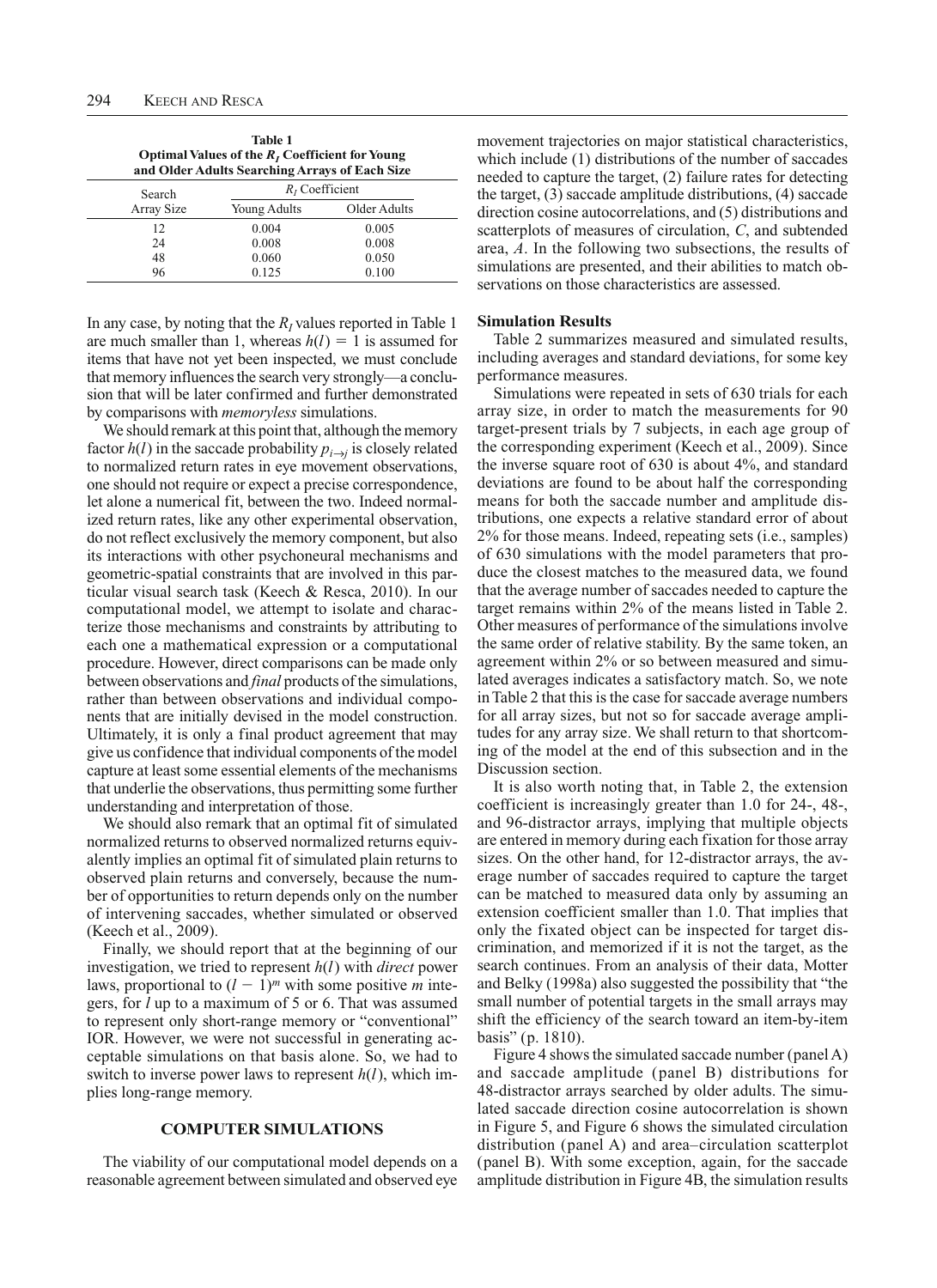| <b>Table 2</b><br>Summary of Simulated (S) and Measured (M) Results |                                                                               |                 |                                      |              |                                                        |              |                                  |              |
|---------------------------------------------------------------------|-------------------------------------------------------------------------------|-----------------|--------------------------------------|--------------|--------------------------------------------------------|--------------|----------------------------------|--------------|
| Array                                                               | Radius of Area<br>of Conspicuity,<br>in Degrees<br>(Extension<br>Coefficient) |                 | Average<br>Saccade<br>Number<br>(SD) |              | Average<br>Saccade<br>Amplitude,<br>in Degrees<br>(SD) |              | Search Failure<br>Rate<br>$(\%)$ |              |
| Size                                                                | Young                                                                         | Older           | Young                                | Older        | Young                                                  | Older        | Young                            | Older        |
| 12 S                                                                | 4.83<br>(<1)                                                                  | 4.75<br>(<1)    | 3.4<br>(1.9)                         | 3.4<br>(1.9) | 8.0<br>(4.2)                                           | 8.2<br>(4.2) | $\theta$                         | $\theta$     |
| 12 M                                                                |                                                                               |                 | 3.4<br>(2.0)                         | 3.3<br>(2.0) | 6.3<br>(3.4)                                           | 6.2<br>(3.5) | $\theta$                         | $\mathbf{0}$ |
| 24 S                                                                | 4.05<br>(1.1)                                                                 | 3.78<br>(1.004) | 4.0<br>(2.2)                         | 4.0<br>(2.3) | 8.1<br>(4.1)                                           | 8.1<br>(4.1) | $\theta$                         | $\theta$     |
| 24 M                                                                |                                                                               |                 | 4.0<br>(2.3)                         | 4.2<br>(2.4) | 6.5<br>(3.4)                                           | 6.4<br>(3.7) | $\theta$                         | $\theta$     |
| 48 S                                                                | 3.56<br>(1.32)                                                                | 3.25<br>(1.20)  | 6.1<br>(3.5)                         | 6.5<br>(3.8) | 7.5<br>(3.9)                                           | 7.6<br>(4.2) | $\theta$                         | $\theta$     |
| 48 M                                                                |                                                                               |                 | 6.1<br>(3.7)                         | 6.5<br>(3.8) | 6.7<br>(3.6)                                           | 6.6<br>(3.9) | 0.9                              | 2.1          |
| 96 S                                                                | 3.48<br>(1.64)                                                                | 3.13<br>(1.43)  | 7.8<br>(4.6)                         | 8.5<br>(5.0) | 7.1<br>(3.7)                                           | 6.9<br>(3.9) | 3.5                              | 11.4         |
| 96 M                                                                |                                                                               |                 | 7.8<br>(4.7)                         | 8.4<br>(4.7) | 6.4<br>(3.4)                                           | 6.5<br>(4.0) | 7.8                              | 15.1         |

agree qualitatively with those of corresponding observations, which are superimposed in Figures 4A and 4B and referenced in the captions of Figures 4–6.12

Simulation results corresponding to those shown in Figures 4–6 for all array sizes searched by both young and older subjects have been generated and compared with the corresponding observations, providing the same quality of agreement (Keech, 2006). That already leads to the following conclusions. First, a qualitatively good agreement can be consistently attained with regard to saccade number distributions for both young and older adults and for all array sizes. Second, the distributions of the circulation, *C*, and its scatterplots with the area measure, *A*, computed for the simulated trajectories, follow basic trends that are the same as those observed for the corresponding eye movements. These results derive substantially from the following two basic factors that drive the simulated trajectories and mainly reflect two corresponding psychoneural mechanisms that underlie the observed eye movements. The first one is *h*(*l*), reflecting long-range memory, and the other is the angle shift factor  $g(r,\phi)$ , which reflects an additional forward bias in consecutive saccades (presumably related to short-range memory or "conventional" IOR). These two factors critically contribute to a tendency toward saccading around the periphery of the display, once that boundary has been reached by the eye trajectory within an AC radius or so, rather than returning to previously inspected central regions. Thus, *spiraling* or *circulating patterns* in the eye trajectories appear prevalently in both simulations and observations (Keech



**Figure 4. Simulated saccade number (A) and saccade amplitude (B) distributions for 48-distractor arrays searched by the older adults. The means/standard deviations are (A) 6.47/3.76 and (B) 7.59/4.28. The corresponding observed distributions are shown as thin lines in Figures 2C and 7C in Keech, Greenwood, Resca, and Parasuraman (2009) and are superimposed as broken lines here. Their means/standard deviations were (2C in 4A) 6.5/3.8 and (7C in 4B) 6.64/3.92.**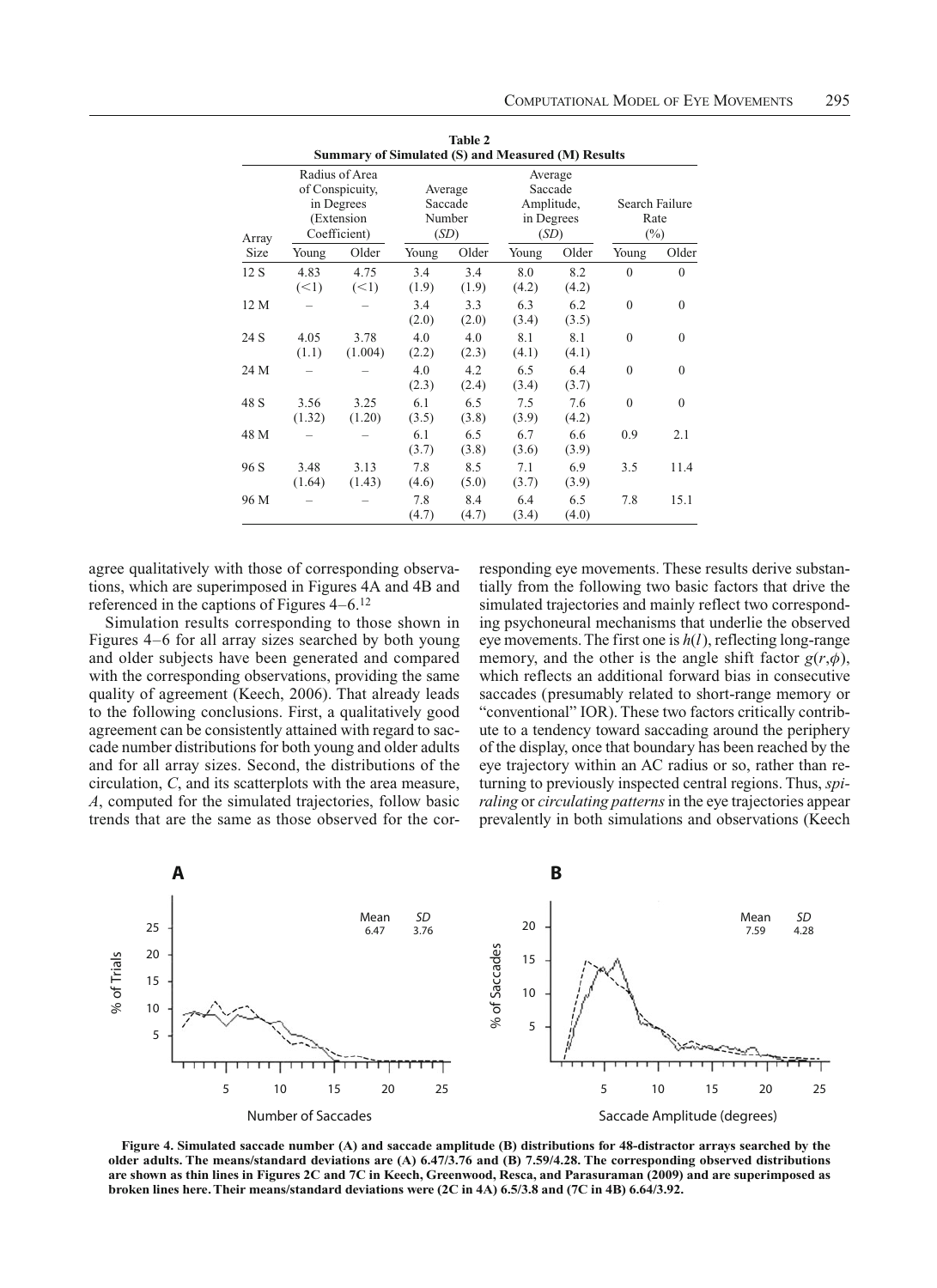

**Figure 5. Simulated saccade direction cosine autocorrelation**  *R***(***l***) corresponding to 48-distractor arrays searched by older adults. The experimentally observed autocorrelation is shown in Figure 1C in Keech and Resca (2010) on an expanded scale. A standard error of about 0.0012 was estimated for the latter in Appendix A in Keech and Resca (2010). This also implies that "error bars" are completely negligible on the scale of this Figure 5 or Figure 7 later, and differences in** *R***(***l***) values as small as .0012 should be regarded as meaningful.**

& Resca, 2010). This interpretation is further supported by the study of saccade direction cosine autocorrelations in simulations. For example,  $R(l = 1)$  is slightly positive in Figure 5, indicating forward progression in consecutive saccades, whereas  $R(l = 2, 3, 4)$  values are negative, indicating 90º–270º turning of direction in subsequent saccades, caused by reaching the display boundary. The same results are observed experimentally (cf. Figure 1C in Keech & Resca, 2010).

On the other hand, equally good agreement cannot be attained between simulations and experimental observations with regard to SADs, especially for the smaller array sizes. In particular, measured SADs exhibit a greater number of saccades with amplitudes shorter than the AC radius than is predicted by the computational model. This originates, at least in part, from the modeling assumption that all relevant objects within an AC must be entered in memory, which greatly reduces the chance that subsequent saccades may target objects already fallen within previous ACs, particularly for the smaller array sizes (see also the Example 1.1 The values of the system of the system of the values of *n* and *RI* parameters of *n* and *RI* parameters of *RI* parameters of *RI* parameters of *RI* parameters of *RI* parameters of *RI* parameters CF *RI* 

in Equation 4 and Table 1). Deactivating memory, which corresponds to setting  $h(l) = 1$  in the simulations, reestablishes the match with the observed SADs. On the other hand, elimination of memory is unacceptable, as will be demonstrated more specifically later by comparisons with memoryless simulations. This current limitation of the model in consistently accounting for the interaction between attention and memory through the AC modeling will be discussed further in the Discussion section.

#### **Sensitivity to Parameter Selections**

In order to investigate the sensitivity of key measures of simulation performance to parameter values, a series of 630-simulation sets were executed with the AC extension coefficient, the angle shift factor, and the  $R_I$  coefficient alternatively varied. In each instance, only one parameter was varied, and the others were kept at the values found for matching the measured data optimally. These additional simulations were conducted using 48-distractor arrays and the model calibrated for the older adults, using their corresponding distance factor,  $f(r)$ . For each variation of one parameter, three independent 630-simulation sets were executed, thus forming a threefold repetition for each given parameter change. So, the overall results show the main effects of parameter variations on the model predictions, whereas the threefold repetitions confirm, in particular, the stability of key performance measures with respect to sampling distributions for 630-simulation sets (i.e., samples). The results are shown in Table 3, except for the circulation, *C*, which is found to remain relatively stable under all the considered variations.

The first five main rows in Table 3 show the variation in key performance measures as the AC extension coefficient (which generates the AC radius through multiplication by c-ANND) is varied from 1.0 to 1.4 in increments of 0.1. In correspondence to Figures 4–6 in particular, the third (shaded) main row shows the results of three independent 630-simulation sets where all the model parameters have values that optimize matching to all the measured data. This Set Group 3 thus corresponds to the model's best performance, or *baseline*. As the AC extension coeffi-



**Figure 6. Simulated circulation** *C* **distribution (A) and its scatterplot with the area measure** *A* **(B) for older adults searching 48-distractor arrays. The corresponding observed** *C* **distribution and** *A–C* **scatterplot are shown in Figures 5A and 5B in Keech and Resca (2010).**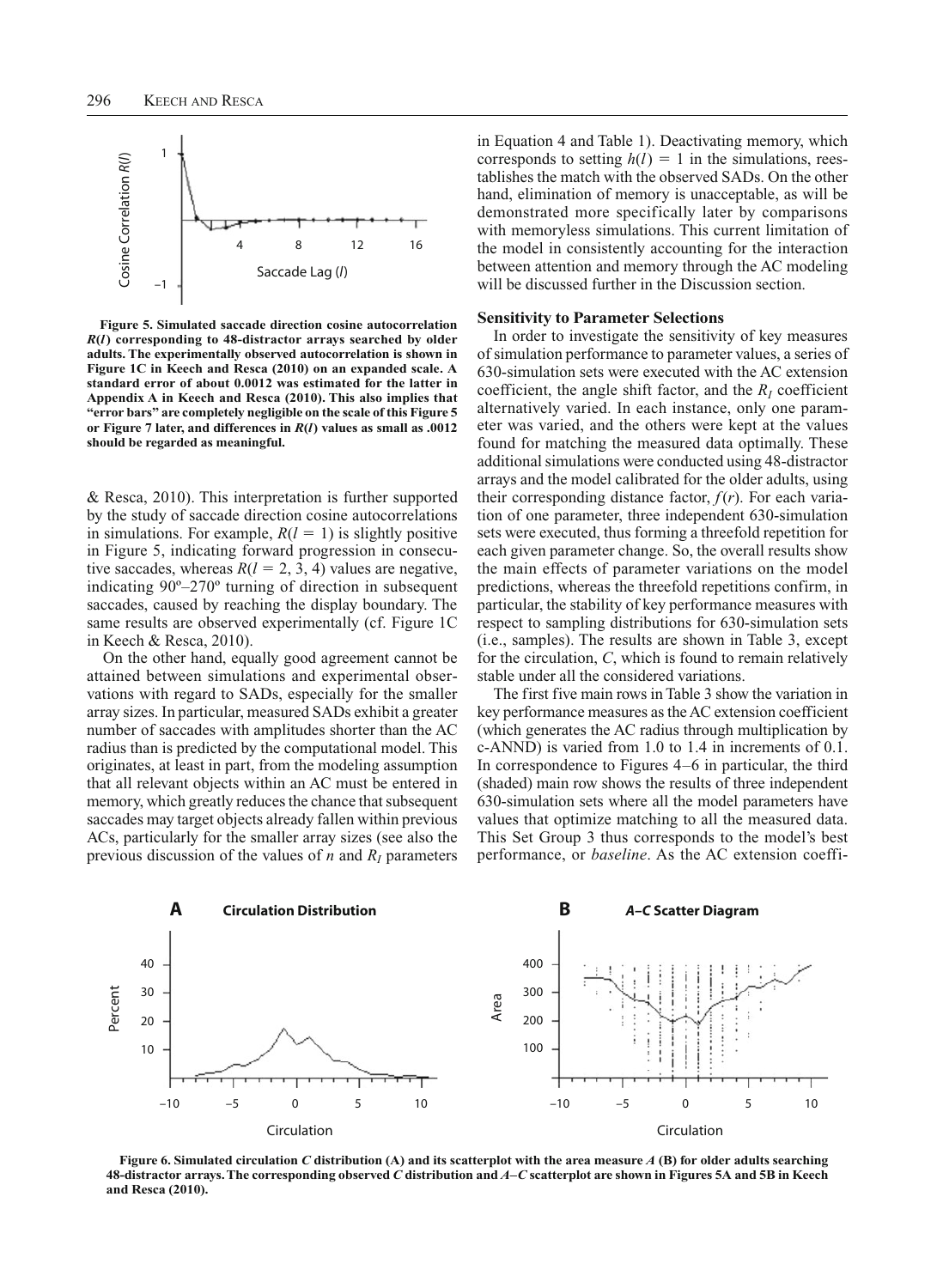| Set<br>Group | Area of<br>Conspicuity<br>Extension | $g(r,\phi)$ | $R_I$        | Average<br>Number of<br>Saccades<br>(SD) | Average<br>Saccade<br>Amplitude<br>$(\text{deg})$<br>(SD) | Average<br>Area<br>Measure<br>$(\text{deg}^2)$<br>(SD) | Failure<br>Rate<br>$(\%)$            |
|--------------|-------------------------------------|-------------|--------------|------------------------------------------|-----------------------------------------------------------|--------------------------------------------------------|--------------------------------------|
| 1            | $1.0\,$                             | enabled     | 0.05         | 8.80<br>(4.97)<br>9.25                   | 6.92<br>(4.08)<br>6.93                                    | 285<br>(130)<br>299                                    | 9.0<br>9.4                           |
|              |                                     |             |              | (4.93)<br>9.36                           | (4.20)<br>6.96                                            | (122)<br>298                                           | 7.3                                  |
| $\mathbf{2}$ | 1.1                                 | enabled     | 0.05         | (4.92)<br>6.94<br>(4.18)                 | (4.09)<br>7.47<br>(4.27)                                  | (123)<br>259<br>(125)                                  | 0.3                                  |
|              |                                     |             |              | 7.31<br>(4.15)                           | 7.42<br>(4.21)                                            | 268<br>(126)                                           | $\boldsymbol{0}$                     |
|              |                                     |             |              | 7.14<br>(4.13)                           | 7.40<br>(4.19)                                            | 269<br>(127)                                           | $\boldsymbol{0}$                     |
| 3            | 1.2                                 | enabled     | 0.05         | 6.59<br>(3.86)<br>6.50                   | 7.53<br>(4.23)<br>7.64                                    | 256<br>(128)<br>260                                    | $\boldsymbol{0}$<br>$\boldsymbol{0}$ |
|              |                                     |             |              | (3.72)<br>6.69<br>(3.81)                 | (4.33)<br>7.54<br>(4.15)                                  | (123)<br>264<br>(124)                                  | $\boldsymbol{0}$                     |
| 4            | 1.3                                 | enabled     | 0.05         | 5.83<br>(3.45)                           | 7.63<br>(4.17)                                            | 244<br>(122)                                           | $\boldsymbol{0}$                     |
|              |                                     |             |              | 5.80<br>(3.41)<br>6.13                   | 7.64<br>(4.25)<br>7.55                                    | 245<br>(121)<br>250                                    | $\boldsymbol{0}$<br>$\boldsymbol{0}$ |
| 5<br>1.4     |                                     | enabled     | 0.05         | (3.62)<br>5.65<br>(3.42)                 | (4.18)<br>7.96<br>(4.30)                                  | (126)<br>253<br>(126)                                  | $\boldsymbol{0}$                     |
|              |                                     |             |              | 5.53<br>(3.17)                           | 7.67<br>(4.16)                                            | 243<br>(121)                                           | $\boldsymbol{0}$                     |
|              |                                     |             |              | 5.68<br>(3.41)                           | 7.75<br>(4.18)                                            | 255<br>(124)                                           | $\boldsymbol{0}$                     |
| 6            | 1.2                                 | disabled    | 0.05         | 6.60<br>(3.90)<br>6.53                   | 8.05<br>(4.42)<br>8.12                                    | 236<br>(117)<br>256                                    | $\boldsymbol{0}$<br>$\boldsymbol{0}$ |
|              |                                     |             |              | (3.79)<br>6.40<br>(3.64)                 | (4.41)<br>7.98<br>(4.44)                                  | (122)<br>259<br>(123)                                  | $\boldsymbol{0}$                     |
| 7<br>8       | 1.2                                 | enabled     | $\mathbf{1}$ | 7.13<br>(4.71)                           | 7.37<br>(4.05)                                            | 258<br>(128)                                           | 3.8                                  |
|              |                                     |             |              | 7.11<br>(4.65)                           | 7.34<br>(4.03)                                            | 257<br>(125)                                           | 3.7                                  |
|              |                                     |             |              | 7.36<br>(4.61)                           | 7.34<br>(3.94)                                            | 264<br>(125)                                           | 4.1                                  |
|              | 1.2                                 | enabled     | 5            | 7.63<br>(5.03)<br>7.76                   | 6.87<br>(3.56)<br>6.90                                    | 264<br>(126)<br>263                                    | 32.6<br>32.6                         |
|              |                                     |             |              | (5.03)<br>7.71<br>(4.95)                 | (3.59)<br>6.93<br>(3.60)                                  | (127)<br>267<br>(126)                                  | 34.1                                 |

**Table 3 Changes of Simulation Results Caused by Variations in Model Parameters for 48-Distractor Arrays Searched by the Older Adults**

Note—Shaded row shows the results of three independent 630-simulation sets where all the model

parameters have values that optimize matching to all the measured data.

cient increases from 1.0 to 1.4 in the first five main rows in Table 3, the average saccade amplitude increases significantly (by about 11%), whereas the average number of saccades needed to capture the target decreases even more

substantially (by about 62%). Similarly, the average area measure *A* decreases by about 18% as the AC extension coefficient is increased from 1.0 to 1.4. The failure rate rises to about 9% from the baseline value around 0 when the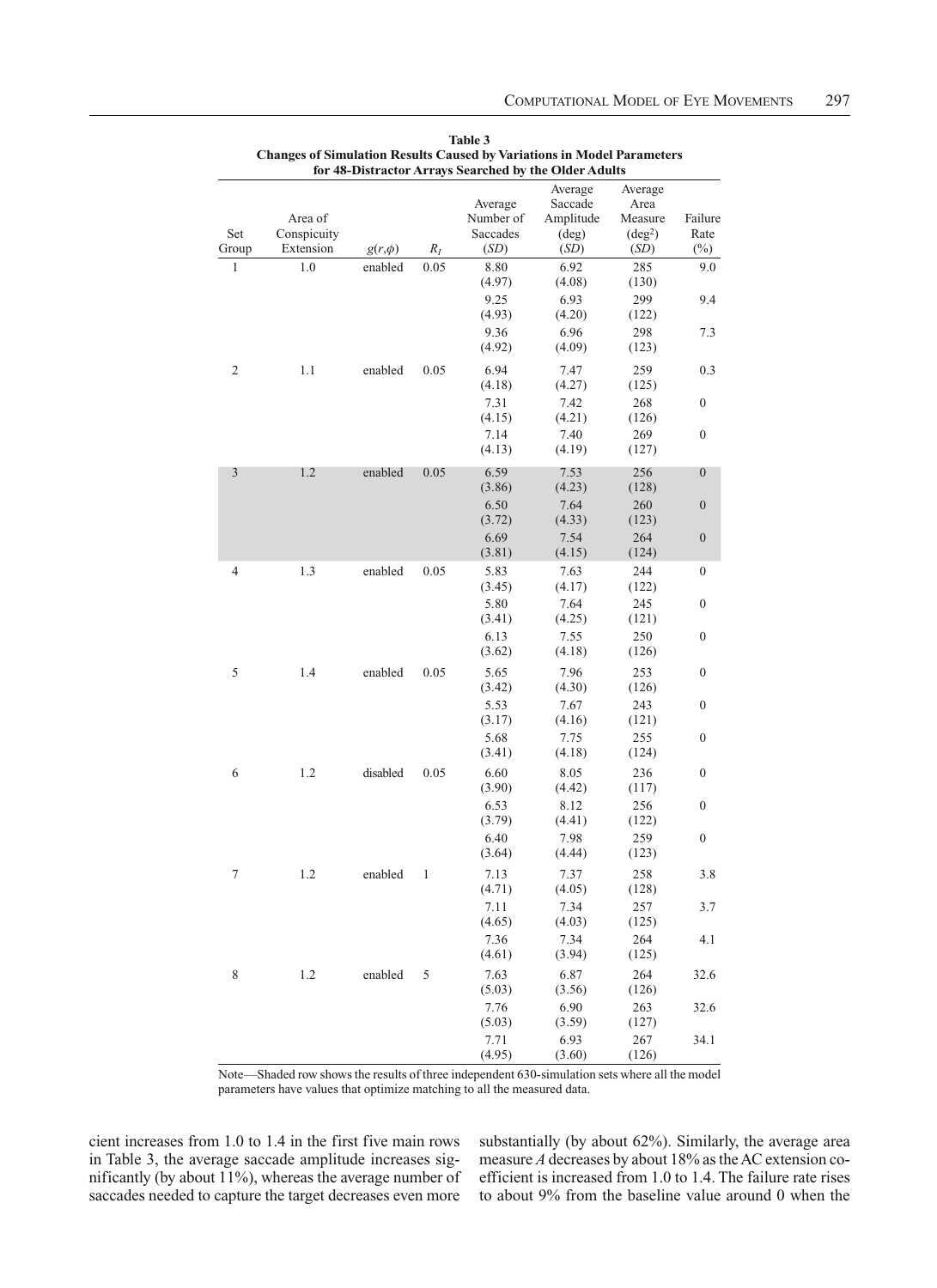AC extension coefficient is reduced to 1.0 from the baseline value of 1.2. Upon reflection, all these results follow precisely the trends that one should expect. On the other hand, these results also indicate that the performance of the computational model depends rather sensitively on the selection and parameterization of the AC and its radius.

Set Group 6 corresponds to three 630-simulation sets for which the angle shift factor is disabled—that is,  $g(r,\phi) = 1$ , meaning that no specific bias to saccading consecutively in a forward direction is assumed (contradicting experimental evidence). Comparing Group Set 6 with the baseline, the average saccade amplitude is further increased by about 6%, whereas the average number of saccades needed to capture the target and the average area measure *A* remain virtually unchanged. The saccade direction cosine autocorrelation with the angle shift factor disabled is further shown in Figure 7. Its comparison with Figure 5, corresponding to the baseline, confirms that the bias toward consecutively saccading forwardly has indeed been removed, since even  $R(l = 1)$  has become negative in Figure 7. So, there is always prevalence of 90º–270º turning of direction for all intervening saccades in Figure 7, as a result of reversals at the display boundary, unlike in the baseline case, where the forward bias in consecutive saccades overcomes that effect for  $l = 1$ . Thus, as was expected, the fidelity of the simulated saccade direction cosine autocorrelation is most compromised when the angle shift factor is disabled, as compared with the observed autocorrelation, shown in Figure 1C in Keech and Resca (2010) on an expanded scale.

In Set Groups 7 and 8, the  $R<sub>I</sub>$  coefficient is increased from the baseline value of 0.05 to 1.0 and 5.0 values, respectively. For the 48-distractor arrays, we have  $n = 1$  in Equation 4; hence,  $h(l) = R_l/(l - 1)$ , where *l* is the number of intervening saccades.13 Increasing *RI* to 1.0 and 5.0 produces a substantial increase in the average number of saccades of approximately 9% and 17%, respectively, and a corresponding decrease in the average saccade amplitude of 3% and 10%, respectively. Increasing  $R<sub>I</sub>$  corresponds to decreasing memory or even favoring returns, which evidently results in a greater number of useless saccades to previously inspected locations (assuming that there was nearly perfect identification of all the search items that fell within each previous AC, which is not exactly the case but

still a reasonably good approximation of our model). In turn, the failure rate is expected to substantially increase, since the target may not be detected within the maximum number (18) of allowed saccades. Indeed, the failure rate, which is 0% for the baseline case, increases to about 4% for  $R_I = 1$  and jumps to about 33% for  $R_I = 5$ .

From all these observations and comparisons, we may conclude that the AC extension coefficient, the  $R_I$  coefficient, and the angle shift factor are all critical, and independently so, for the model's ability to faithfully reproduce measured results. Still, the most essential parameter is the first one, followed by the other two, in that order.

#### **"Memoryless" Simulations**

We recall that setting  $h(l) = 1$  means that after any number *l* of intervening saccades, there is no memory of objects in the corresponding AC fixated originally. Conversely, either  $h(l) < 1$  or  $h(l) > 1$  implies that after *l* intervening saccades, memory is used to either inhibit or favor the chance of returning to objects in the corresponding AC fixated originally. Since we wish to establish whether memory operates critically in the visual search process under investigation, we have generated and analyzed a series of "memoryless" computer simulations, by setting  $h(l) = 1$  identically for all  $l = 2, 3, 4, \ldots$ 

Figure 8 shows the return rate of a memoryless simulation, which should be compared with the corresponding observations for young adults searching arrays with 48 distractors, shown as a thick line in Figure 19C in Keech et al. (2009) and superimposed as a thick line in the present Figure 8 as well. The disparity between the memoryless and the observed return rates is both qualitatively and quantitatively overwhelming, with the former exceeding the latter by a factor of 5 or more, depending on the delay. Likewise, Figure 9 shows the frequency distribution of the number of saccades needed to detect the target for memoryless computer simulations (panel A) and the corresponding observations for young adults searching arrays with 48 distractors





Number *l* of Intervening Saccades

**Figure 7. Simulated saccade direction cosine autocorrelation for 48-distractor arrays searched by older adults, with the angle shift factor disabled. Compare with Figure 5 and with the corresponding observed correlation, shown in Figure 1C in Keech and Resca (2010) on an expanded scale.**

**Figure 8. Memoryless simulation of the return rate (percentage) to an original fixation location after** *l* **intervening saccades, corresponding to young adults searching arrays with 48 distractors. The observed return rate is shown as a thick line in Figure 19C in Keech, Greenwood, Resca, and Parasuraman (2009) and is superimposed as a thick line in the present Figure 8 for comparison.**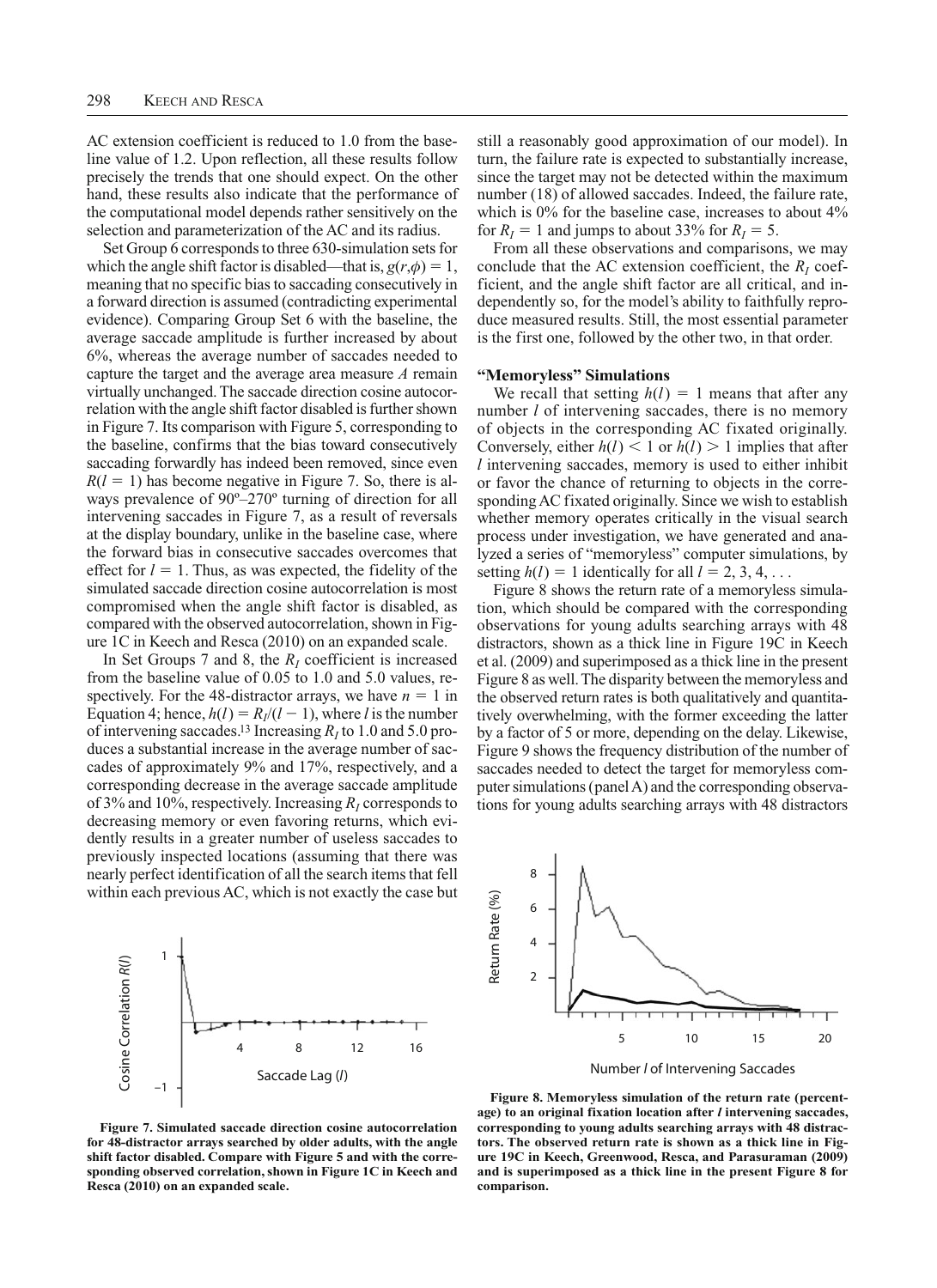

**Figure 9. Frequency distributions (percentages of trials) of the number of saccades per trial for young adults searching arrays with 48 distractors: (A) Memoryless simulations; (B) actual observations.**

(panel B). The memoryless search typically requires many more saccades per trial than observed, resulting in a much further stretched distribution: Its mean of 7.23 saccades has been stretched by 18%, and its standard deviation of 4.76 saccades has also increased by 21%, as compared with the observed saccade number distribution. Correspondingly, the failure rate for detecting the target jumps to about 33% for the memoryless simulations, as compared with 0.9% for the actual observations (cf. Table 2).

Similar major discrepancies for memoryless simulations are obtained for either young or older adults searching arrays of all sizes—and the larger ones, in particular. Substantial discrepancies remain even if we match the observed return rate for immediate return—that is, if we reinstate in the simulations a correspondingly optimized  $h(l)$  for  $l = 2$  exclusively. That represents visual search with only the "shortest memory," which was already noted in Figure 7B in Motter and Belky (1998a). Still, return rates for shortest memory simulations greatly exceed the observed return rates for subsequent  $(l > 2)$  numbers of intervening saccades. **EVALUAT THE SIMULAT SIMULAT THE SIMULAT SIMULAT SIMULAT SIMULAT SIMULAT SIMULAT SIMULAT SIMULAT SIMULAT SIMULAT SIMULAT SIMULAT SIMULAT SIMULAT SIMULAT SIMULAT SIMULAT SIMULAT SIMULAT SIMULAT SIMULAT SIMULAT SIMULAT SIMU** 

We have further verified that no change in other factors or parameters in our computational model—for example, the angle shift factor or the AC extension coefficient can compensate in any way for the major failures of either the memoryless or the shortest memory computer simulations. This demonstrates that the memory factor is critical to our computational model and simulations—hence, that a corresponding long-term, although possibly coarse, form of memory definitely supports the visual search task that we investigated experimentally (Keech et al., 2009).

## **DISCUSSION**

The main purpose of our computational model and simulations was to confirm or reject the Motter–Belky model, augmented with some form of long-range memory, if necessary. We did that by translating the basic points of such a source model into a precise mathematical and probabilistic formulation, whose computational implementation of corresponding eye movements and fixations (Keech, 2006; Keech et al., 2009; Keech & Resca, 2010). We expected that to deepen our understanding of three basic psychoneural mechanisms (AC, forward bias, long-range memory) and two task-specific geometric-spatial constraints on the eye trajectories (central start and display confinement<sup>14</sup>) that appear to underlie and regulate the conjunctive visual search task that we investigated.

Although the *ideal* of the model would be to generate computer simulations that mimic in every respect the observed eye movements of an average or ideal viewer, that would be asking too much, of course. We thus identified some most salient features and characteristics of the eye trajectories and some corresponding measures that should be optimally reproduced in the simulated trajectories, on average. Those include autocorrelation functions of the saccade direction cosines and scatterplots of certain measures of circulation and subtended area that we previously introduced for the analysis and characterization of the observed eye trajectories (Keech, 2006; Keech & Resca, 2010). We further considered saccade number distributions, failure rates to detect the target, and saccade amplitude distributions as critical benchmarks of performance for our simulations.

The results of our simulations and their comparison with the observed eye movements generally support the Motter–Belky model, provided that it is adequately augmented by a form of long-range memory. More specifically, salient measures and benchmark comparisons indicate that our computational model can be consistently parameterized to simulate observations to the following extent. (1) The saccade direction cosine autocorrelations derived from the simulations follow the same trend with increasing array size as the saccade direction cosine autocorrelations obtained from the measurements, confirming, in particular, the competing effects of the forward bias and of the display boundaries on the progression of the eye movement trajectories. (2) The distributions of the circulation *C* derived from the simulations show the same bimodal characteristics as those derived from the observations, both indicating the presence of spiraling or circulat-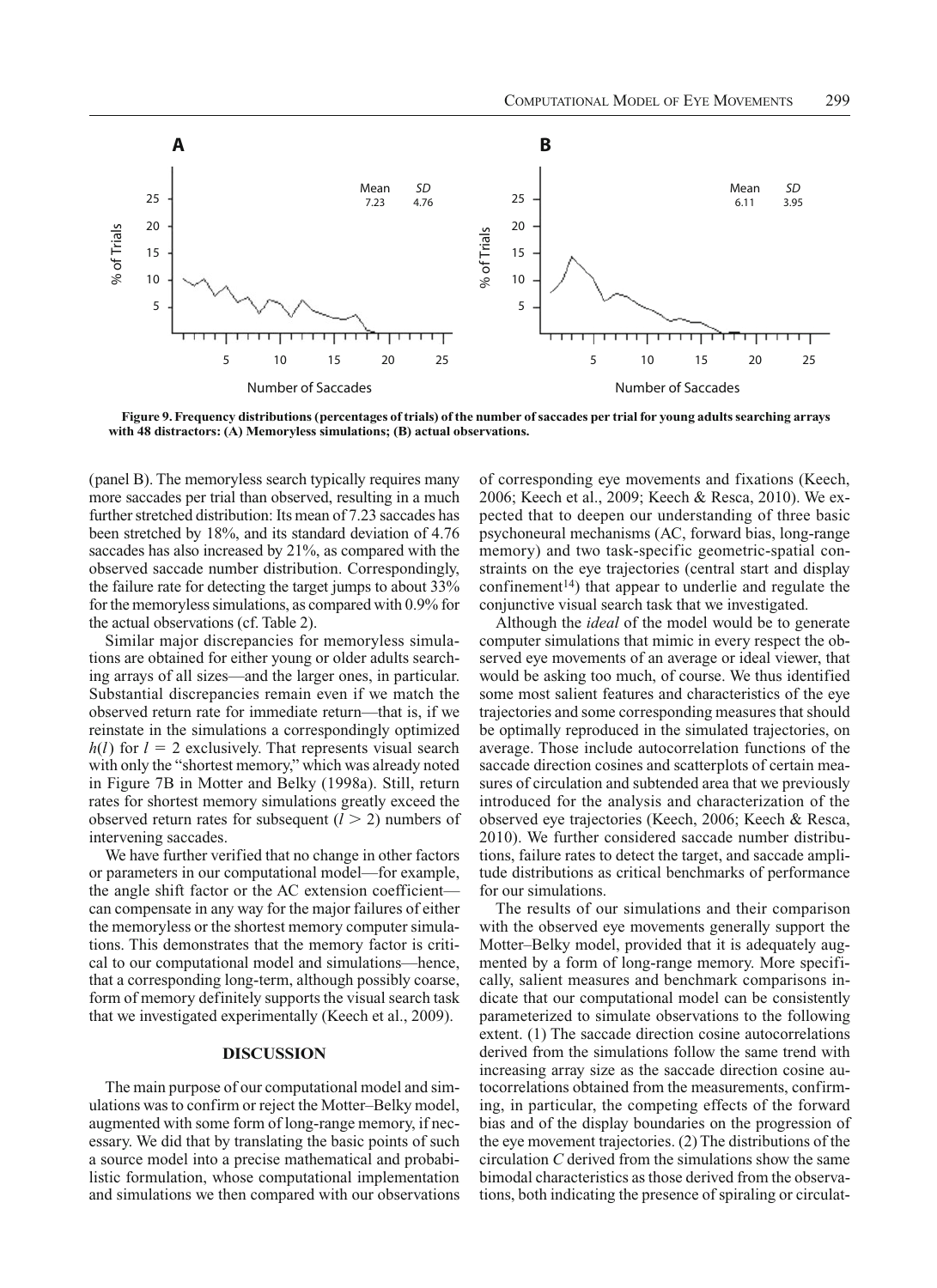ing trajectories. (3) The scatterplots of the area measure *A*  and circulation *C* display consistent curvilinear regressions for both the simulated and the measured eye trajectories, which also provides a signature of spiraling or circulating trajectories (Keech & Resca, 2010). (4) The distributions of the number of saccades and the failure rates for target capture derived from the simulations reasonably match the measured number distributions and failure rates for all array sizes. (5) Vice versa, the saccade amplitude distributions emerging from the simulations *cannot* always consistently reproduce the measured distributions.

The outcome mentioned in (5) is clearly at odds with all the previous ones  $(1-4)$ , indicating a difficulty or limitation in our computational model, which has the following origin and price. Unlike in most other models of saccade generation, we wished to take into account the fact that items at different distances from the current fixation have different probabilities of being selected for the ensuing saccade. Indeed, according to Point 2 of the Motter–Belky model, if the target is not detected within the current AC, a saccade is made most likely to an item just beyond that AC. We have thus assumed a specific distance factor  $f(r)$ that is meant to contribute, to the probability  $p_{i\rightarrow i}$  of saccading from object to object, the "a priori" probability of saccading to a point at a distance *r* from the current fixation. We know from empirical evidence, subsumed in Point 2 of the Motter–Belky model, that such "a priori" probability is somehow related to the AC, but we have no way of knowing precisely how. So, we can only turn to the measured SAD to determine  $f(r)$  empirically, by simply dividing that SAD by the ISD distribution (see Appendix B). For the very first saccade from the central fixation, that works just fine, since only  $f(r)$  contributes to  $p_{i\rightarrow j}$ in Equation 2. However, for the following saccades, the angle shift  $g(r,\phi)$  and memory  $h(l)$  factors also contribute to  $p_{i\rightarrow i}$  in Equation 2. Then, the measured SAD no longer reflects exclusively the "a priori" distance probability but, rather, some aggregate of all psychoneural mechanisms (and task-specific constraints) that are involved in the search. That interaction limits the attainment of complete self-consistency by the model when it tries to reproduce "a posteriori," through the computer simulations, the measured SAD that it assumed "a priori."

As was noted in the Computer Simulations section, just setting  $h(l) = 1$  in the simulations allows recovery of the measured SAD self-consistently. However, far greater discrepancies with other observations—and return rates, in particular—arise for those memoryless simulations. In principle, one could solve the problem by initially guessing  $f(r)$ —and its range, in particular—more or less independently of the SAD and then by adjusting  $f(r)$ iteratively until the observed SAD and everything else is ultimately reproduced. On the other hand, that could quickly escalate into a cumbersome and rather pointless curve-fitting exercise, undermining the original intent of relative simplicity and transparency of the model. Until a more fundamental understanding (and a corresponding modeling) of the relation between the AC and SAD is attained, we may as well accept provisionally this current limitation of our model.

On the other hand, we should also point out that we were able to understand more deeply the connection and discover the internal consistency between the observed SAD and the average number of saccades per trial. That is essentially the result of the intertwined roles that the AC plays in both the identification of objects and their memory tagging to avoid reinspection. In just one sentence, one cannot *remember* as a nontarget what has not first been *identified* as a nontarget, whether correctly or incorrectly. We present in Appendix C such a revealing and independent analytical formulation and statistical estimate of that connection.

Furthermore, despite the difficulty in consistently reproducing measured SADs and the crude assumption of an equipotent AC, Point 2 of the Motter–Belky model still seems to be supported by our computer simulations, at least qualitatively. Indeed, in units of c-ANND, the most probable saccade amplitudes for young adults searching arrays with 12, 24, 48, or 96 distractors are 1.0, 1.4, 1.8, and 1.9, respectively, whereas those for the older adults are 0.8, 1.1, 1.1, and 1.4, respectively (cf. Figure 8 in Keech et al., 2009). If saccades are most likely made to items just beyond the current AC, those most probable amplitudes should roughly correspond to the extension coefficients that multiply the c-ANND to yield the AC radius, by definition. The extension coefficients reported in Table 2 for the optimally parameterized simulations seem to confirm that expectation, at least qualitatively.

However, Figure 5B in Motter and Belky (1998b) shows a remarkable scaling property of the sensitivity curves corresponding to the AC, which become essentially independent of array size once distances are expressed in ANND units. That would suggest that the extension coefficient should always remain relatively close to one and independent of array size, which is not what our model and simulations predict, as is reported in Table 2. Our crude assumption of an *equipotent* AC may allow such apparent inconsistency with the results just reported in the preceding paragraph.

Finally, it may be enlightening to further compare our computational model and results with those of (1) an alternative approach to active visual search based on time series analysis and complex dynamics (Aks et al., 2002), (2) a previous set of models and simulations asserting that visual search has memory (Peterson et al., 2001), and (3) a contrasting perspective of an ideal Bayesian observer (Najemnik & Geisler, 2005). Since these comparisons require fairly detailed reviews and analyses of corresponding articles, they are reported in the three separate subsections of Supplemental Appendix A, posted online.

#### **CONCLUSION**

We have demonstrated through extensive computer simulations that a model of conjunctive visual search derived originally by Motter and his collaborators from many years of insightful studies and careful observations "does what we say it does" (to use Wolfe's phrase) with its basic psychoneural mechanisms—that is, AC and forward bias. However, that model can account quantitatively for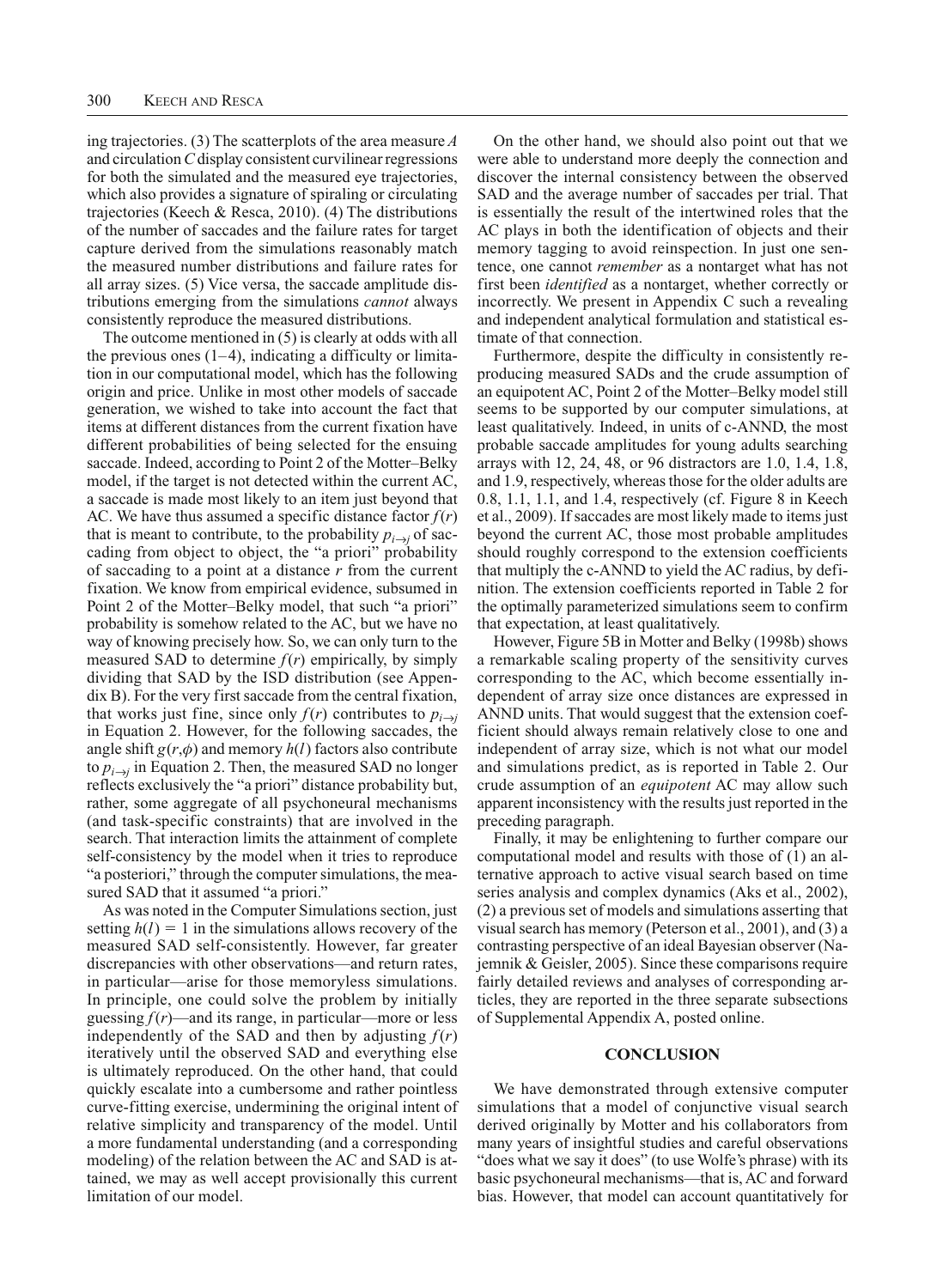observations such as return rates only if it is augmented by some form of long-range memory. The precise nature of that form of memory stands to be further investigated and determined. The possibility of a high-capacity but lowresolution *memory for the search path*, suggested by Dickinson and Zelinsky (2007), is compatible with our results and particularly appealing, but other alternatives are also possible (Pashler, 1987; Peterson, Beck, & Vomela, 2007; Peterson et al., 2001). On the other hand, ideal Bayesian searcher simulations by Najemnik and Geisler (2005) suggest that "all that is actually needed is a coarse memory sufficient to support the inhibition of return" (p. 390) at *short range*. We have attributed the origin of this apparent discrepancy to the profoundly different nature of the displays presented to our subjects and to those who participated in the experiments of Najemnik and Geisler (see Supplemental Appendix A).

Horowitz and Wolfe (2001) have previously suggested the following:

The visual system appears to perform adequately without relying on a rich memory representation. The attentional system acts like a "cognitive miser" (S. E. Taylor, 1981), preferring rapid, adequate performance to slow, accurate performance. This is consistent with an emerging body of evidence concerning the transient nature of visual representations. Recent research suggests that, instead of building up a rich, detailed visual representation, the visual system quickly and efficiently constructs a brief sketch of the visual world, which is discarded in the next instant. . . . If vision in general consists of a series of ephemeral and sparse descriptions of the world, then it becomes less surprising that visual search is not accomplished by building up a representation of the attended areas of the scene. A visual system that uses the world as its memory (O'Regan, 1992) would allow the world itself (mediated, perhaps, by a salience map; Koch & Ullman, 1985) to direct attention, rather than maintaining a map of inhibited locations. . . . Since the data indicate no savings from one target to the next, we conclude that the visual system does not rely on inhibitory tagging to guide attention during search. This conclusion agrees with our previous experiments (Horowitz & Wolfe, 1998), as well as with the emerging view of "just in time vision." While memory is certainly crucial to perform various components of this search task, it is not employed to improve attentional "foraging." (p. 282)

All that may be true, but it may not be the whole story. Perhaps the "attentional system" is a "virtual memorist" that often acts or looks like a "cognitive miser." Namely, the visual system may not use memory (possibly long-ranged and demanding) when that is not essential to improve search efficiency—for example, if it is possible to use "the world as its memory." That may very well happen most of the time, but not necessarily all the time. In our displays, for example, with many completely randomized and *uninformative* items (except for

color), it is just impossible for the visual system to use "the world as its memory." For our visual search task (and many similar ones routinely performed in laboratories), the one and only critical element that can make the search drastically more efficient is to use some form of long-range memory. Evidence from a *survivor function* approach (Keech et al., 2009), *power spectra* (Keech & Resca, 2010), and the computational model presented in this article, combined with similar evidence provided by other authors (Dickinson & Zelinsky, 2007; Peterson et al., 2001), leaves no doubt that the eye–brain system is quite capable of resorting to long-range memory, when that is critically needed.15

Surely, the eye–brain system is unimaginably "smart" and "adaptable" in carrying out most efficiently the multitude of extremely different search tasks that it confronts daily. It has certainly developed a broad range of psychoneural resources and search strategies that it can bring to bear most effectively for whatever and whenever is needed. There is no single experiment or condition that can possibly tell us all that the eye–brain system can or cannot do, or how it does it "normally." Rather, we may have to accept some sort of an "uncertainty principle": *What* we measure always depends on *how* we measure it.

Last, but not least, we have developed a complementary approach to determine the average number of saccades per trial and its relation to the SAD from a basic understanding of the combined roles that the AC plays in attention and memory. We report that method in a separate Appendix C.

## **AUTHOR NOTE**

The authors are greatly indebted to Pamela Greenwood and Raja Parasuraman for introducing and training them in this research area and project. The authors are also greatly indebted to Brad Motter for countless and extremely valuable comments and suggestions throughout this entire work. It is with great sorrow that L.R. acknowledges the loss of T.D.K., his former student and dear colleague. L.R. is particularly grateful to Deborah Aks, Bradley Gibson, Todd Horowitz, and Matthew Peterson for their thorough reviews and critical contributions to both substance and presentation of this article. Although differing in their approaches, those three reviewers and the Associate Editor have been equally and extremely effective in improving systematically the authors' input. So, this article ultimately reflects the remarkable expertise collectively provided to the authors by all the individuals mentioned above. Technical assistance by Richard Cecil is also gratefully acknowledged. Correspondence concerning this article should be addressed to L. Resca, Physics Department, Catholic University of America, Washington, DC 20064 (e-mail: resca@cua.edu).

#### **REFERENCES**

- Aks, D. J. (2005). 1/*f* dynamic in complex visual search: Evidence for self-organized criticality in human perception. In M. A. Riley & G. C. Van Orden (Eds.), *Tutorials in contemporary nonlinear methods for the behavioral sciences* (pp. 319-352). Retrieved in 2009 from www .nsf.gov/sbe/bcs/pac/nmbs/nmbs.jsp.
- Aks, D. J. (2009). Studying temporal and spatial patterns in perceptual behavior: Implications for dynamical structure. In S. Guastello, M. Koopmans, & D. Pincus (Eds.), *Chaos and complexity in psychology: The theory of nonlinear dynamical systems* (pp. 132-176). New York: Cambridge University Press.
- Aks, D. J., ZELINSKY, G., & SPROTT, J. C. (2002). Memory across eyemovements: 1/*f* dynamic in visual search. *Nonlinear Dynamics, Psychology, & Life Sciences*, **6**, 1-25.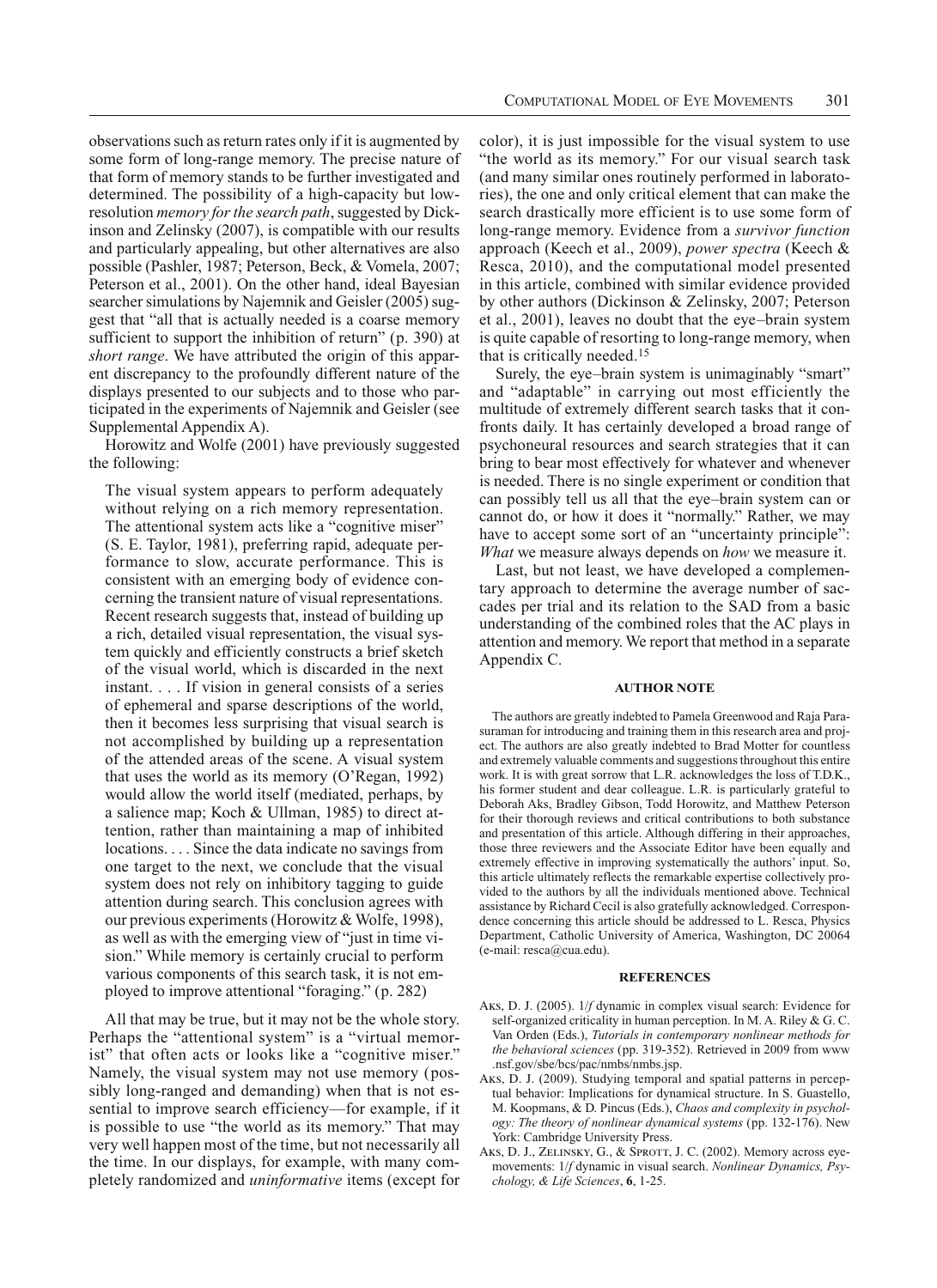- Arani, T., Karwan, M. H., & Drury, C. G. (1984). A variable-memory model of visual search. *Human Factors*, **26**, 631-639.
- Bak, P., Tang, C., & Wiesenfeld, K. (1987). Self-organized criticality: An explanation of 1/*f* noise. *Physical Review Letters*, **59**, 381-384.
- Ball, K. K., Beard, B. L., Roenker, D. L., Miller, R. L., & Griggs, D. S. (1988). Age and visual search: Expanding the useful field of view. *Journal of the Optical Society of America*, **5**, 2210-2219.
- Ballard, D. H., Hayhoe, M. M., Pook, P. K., & Rao, R. P. N. (1997). Deictic codes for the embodiment of cognition. *Behavioral & Brain Sciences*, **20**, 723-767.
- Boccignone, G., & Ferraro, M. (2004). Modeling gaze shifts as a constrained random walk. *Physica A*, **331**, 207-218.
- Brockmann, D., & Geisel, T. (2000). The ecology of gaze shifts. *Neuro computing*, **32**, 643-650.
- Canosa, R. L. (2005). Modeling selective perception of complex, natural scenes. *International Journal of Artificial Intelligence Tools: Architectures, Languages, Algorithms*, **14**, 233-260.
- Canosa, R. L. (2009). Real-world vision: Selective perception and task. *ACM Transactions on Applied Perception*, **6**, Art. 11, 1-34.
- Cave, K. R., & Wolfe, J. M. (1990). Modeling the role of parallel processing in visual search. *Cognitive Psychology*, **22**, 225-271.
- Chun, M. M., & Wolfe, J. M. (1996). Just say no: How are visual searches terminated when there is no target present? *Cognitive Psychology*, **30**, 39-78.
- Cohen, E., & Ruppin, E. (1999). From parallel to serial processing: A computational study of visual search. *Perception & Psychophysics*, **61**, 1449-1461.
- Cousineau, D., & Shiffrin, R. M. (2004). Termination of a visual search with large display-size effects. *Spatial Vision*, **17**, 327-352.
- Danziger, S., Kingstone, A., & Snyder, J. J. (1998). Inhibition of return to successively stimulated locations in a sequential visual search paradigm. *Journal of Experimental Psychology: Human Perception & Performance*, **24**, 1467-1475.
- Dickinson, C. A., & Zelinsky, G. J. (2007). Memory for the search path: Evidence for a high-capacity representation of search history. *Vision Research*, **47**, 1745-1755.
- Duncan, J., & Humphreys, G. W. (1989). Visual search and stimulus similarity. *Psychological Review*, **96**, 433-458.
- Duncan, J., & Humphreys, G. W. (1992). Beyond the search surface: Visual search and attentional engagement. *Journal of Experimental Psychology: Human Perception & Performance*, **18**, 578-588.
- EGETH, H. E., VIRZI, R. A., & GARBART, H. (1984). Searching for conjunctively defined targets. *Journal of Experimental Psychology: Human Perception & Performance*, **10**, 32-39.
- Engel, F. L. (1971). Visual conspicuity, directed attention and retinal locus. *Vision Research*, **11**, 563-576.
- Engel, F. L. (1974). Visual conspicuity and selective background interference in eccentric vision. *Vision Research*, **14**, 459-471.
- Engel, F. L. (1977). Visual conspicuity, visual search and fixation tendencies of the eye. *Vision Research*, **17**, 95-108.
- Fecteau, J. H., & Munoz, D. P. (2006). Salience, relevance, and firing: A priority map for target selection. *Trends in Cognitive Sciences*, **10**, 382-390.
- Findlay, J. M., & Brown, V. (2006). Eye scanning of multi-element displays: II. Saccade planning. *Vision Research*, **46**, 216-227.
- Findlay, J. M., Brown, V., & Gilchrist, I. D. (2001). Saccade target selection in visual search: The effect of information from the previous fixation. *Vision Research*, **41**, 87-95.
- GIBSON, B. S., & EGETH, H. (1994). Inhibition of return to object-based and environment-based locations. *Perception & Psychophysics*, **55**, 323-339.
- GILCHRIST, I. D., & HARVEY, M. (2000). Refixation frequency and memory mechanisms in visual search. *Current Biology*, **10**, 1209-1212.
- GODIJN, R., & THEEUWES, J. (2002). Programming of endogenous and exogenous saccades: Evidence for a competitive integration model. *Journal of Experimental Psychology: Human Perception & Performance*, **28**, 1039-1054.
- Grossberg, S., Mingolla, E., & Ross, W. D. (1994). A neural theory of attentive visual search: Interactions of boundary, surface, spatial, and object representations. *Psychological Review*, **101**, 470-489.
- HENDERSON, J. M. (1992). Visual attention and eye-movement control during reading and picture viewing. In K. Rayner (Ed.), *Eye move-*

*ments and visual cognition: Scene perception and reading* (pp. 260- 283). New York: Springer.

- Hooge, I. T. C., & Erkelens, C. J. (1996). Control of fixation duration in a simple search task. *Perception & Psychophysics*, **58**, 969-976.
- HOOGE, I. T. C., & ERKELENS, C. J. (1998). Adjustment of fixation duration in visual search. *Vision Research*, **38**, 1295-1302.
- HOROWITZ, T. S., & WOLFE, J. M. (1998). Visual search has no memory. *Nature*, **394**, 575-577.
- HOROWITZ, T. S., & WOLFE, J. M. (2001). Search for multiple targets: Remember the targets, forget the search. *Perception & Psychophysics*, **63**, 272-285.
- Horowitz, T. S., Wolfe, J. M., Alvarez, G. A., Cohen, M. A., & Kuzmova, Y. I. (2009). The speed of free will. *Quarterly Journal of Experimental Psychology*, **62**, 2262-2288.
- Humphreys, G. W., & Müller, H. J. (1993). Search via recursive rejection (SERR): A connectionist model of visual search. *Cognitive Psychology*, **25**, 43-110.
- ITTI, L., & KOCH, C. (2000). A saliency-based search mechanism for overt and covert shifts of visual attention. *Vision Research*, **40**, 1489-1506.
- ITTI, L., & KOCH, C. (2001). Computational modeling of visual attention. *Nature Reviews Neuroscience*, **2**, 1-11.
- Itti, L., Koch, C., & Niebur, E. (1998). A model of saliency-based visual attention for rapid scene analysis. *IEEE Transactions on Pattern Analysis & Machine Intelligence*, **20**, 1254-1259.
- Keech, T. D. (2006). *Dynamics of spontaneous saccades in a conjunctive visual search task*. Unpublished doctoral thesis, Catholic University of America. Available at http://libraries.cua.edu/welcome.html under the Dissertations from CUA database selection.
- Keech, T. D., Greenwood, P. M., Resca, L., & Parasuraman, R. (2009). *How do eyes and brain search a randomly structured uninformative scene? Exploiting a basic interplay of attention and memory*. Unpublished manuscript.
- Keech, T. D., & Resca, L. (2010). Eye movement trajectories in active visual search: Contributions of attention, memory, and scene boundaries to pattern formation. *Attention, Perception, & Psychophysics*, **72**, 114-141.
- Klein, R. [M.] (1988). Inhibitory tagging system facilitates visual search. *Nature*, **334**, 430-431.
- Klein, R. M., & MacInnes, W. J. (1999). Inhibition of return is a foraging facilitator in visual search. *Psychological Science*, **10**, 346-352.
- Klein, R. M., & Taylor, T. L. (1994). Categories of cognitive inhibition with reference to attention. In D. Dagenbach & T. H. Carr (Eds.), *Inhibitory processes in attention, memory, and language* (pp. 113-150). San Diego: Academic Press.
- Koch, C., & Ullman, S. (1985). Shifts in selective visual attention: Toward the underlying neural circuitry. *Human Neurobiology*, **4**, 219-227.
- Kraiss, K. F., & Knäeuper, A. (1982). Using visual lobe area measurements to predict visual search performance. *Human Factors*, **24**, 673-682.
- KWOK, T., & SMITH, K. A. (2005). Optimization via intermittency with a self-organizing neural network. *Neural Computation*, **17**, 2454-2481.
- LAND, M. L., MENNIE, N., & RUSTED, J. (1999). The roles of vision and eye movements in the control of activities of daily living. *Perception*, **28**, 1311-1328.
- Le Meur, O., Le Callet, P., Barba, D., & Thoreau, D. (2006). A coherent computational approach to model bottom-up visual attention. *IEEE Transactions on Pattern Analysis & Machine Intelligence*, **28**, 802-817.
- McCarley, J. S., Wang, R. F., Kramer, A. F., Irwin, D. E., & Peterson, M. S. (2003). How much memory does oculomotor search have? *Psychological Science*, **14**, 422-426.
- McPeek, R. M., Skavenski, A. A., & Nakayama, K. (2000). Concurrent processing of saccades in visual search. *Vision Research*, **40**, 2499-2516.
- MOTTER, B. C., & BELKY, E. J. (1998a). The guidance of eye movements during active visual search. *Vision Research*, **38**, 1805-1815.
- MOTTER, B. C., & BELKY, E. J. (1998b). The zone of focal attention during active visual search. *Vision Research*, **38**, 1007-1022.
- MOTTER, B. C., & HOLSAPPLE, J. W. (2000). Cortical image density determines the probability of target discovery during active search. *Vision Research*, **40**, 1311-1322.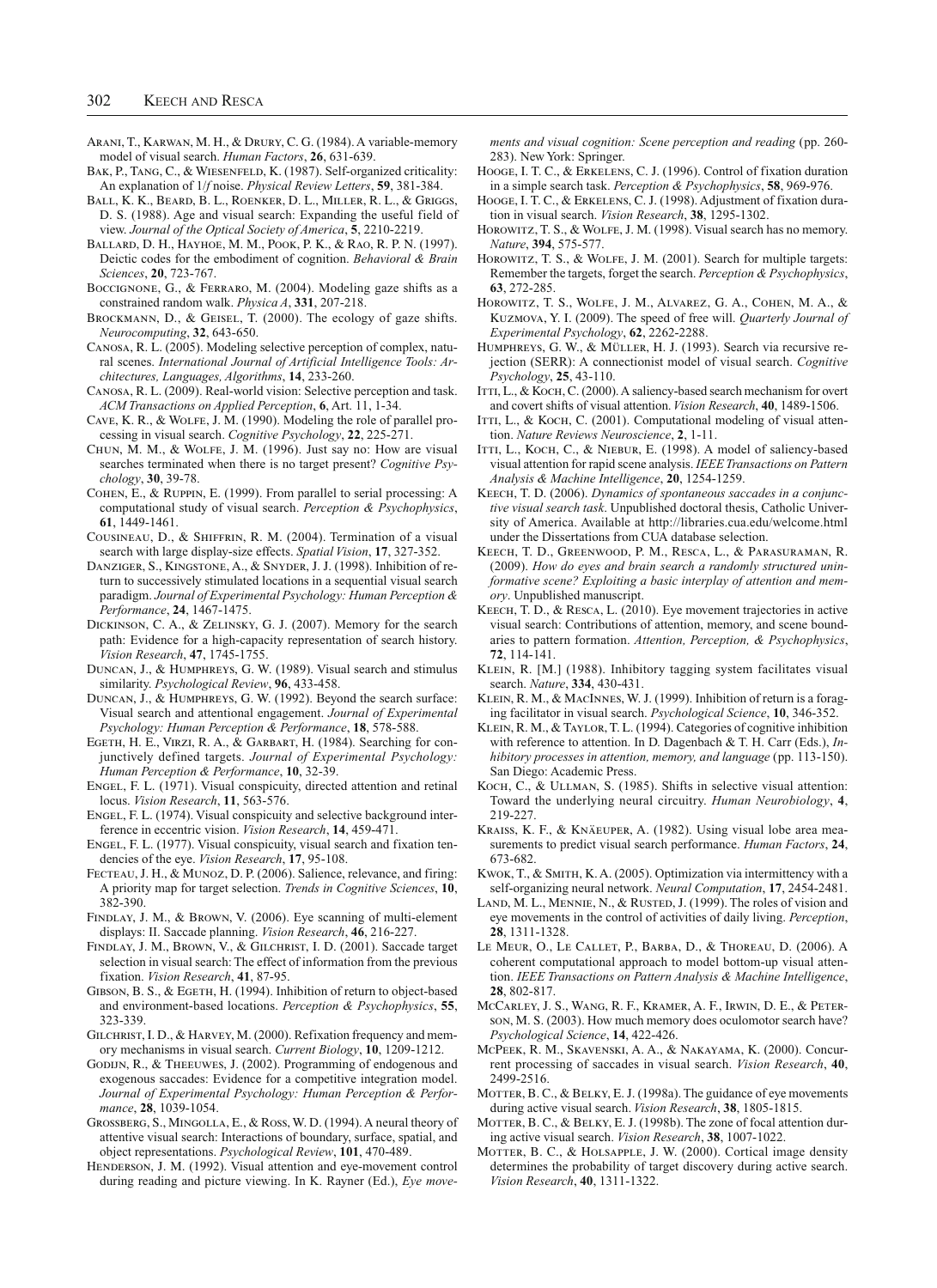- MOTTER, B. C., & HOLSAPPLE, J. W. (2001). Separating attention from chance in active visual search. In J. Braun, C. Koch, & J. Davis (Eds.), *Visual attention and neural circuits* (pp. 159-175). Cambridge, MA: MIT Press.
- MOTTER, B. C., & HOLSAPPLE, J. W. (2007). Saccades and covert shifts of attention during active visual search: Spatial distributions, memory, and items per fixation. *Vision Research*, **47**, 1261-1281.
- MOTTER, B. C., & SIMONI, D. A. (2007). The roles of cortical image separation and size in active visual search performance. *Journal of Vision*, **7**(2), 1-15. doi:10.1167/7.2.6
- MOTTER, B. C., & SIMONI, D. A. (2008). Changes in the functional visual field during search with and without eye movements. *Vision Research*, **48**, 2382-2393.
- Müller, H. J., & von Mühlenen, A. (2000). Probing distractor inhibition in visual search: Inhibition of return. *Journal of Experimental Psychology: Human Perception & Performance*, **32**, 1591-1605.
- Najemnik, J., & Geisler, W. S. (2005). Optimal eye movement strategies in visual search. *Nature*, **434**, 387-391.
- NAVALPAKKAM, V., & ITTI, L. (2002). A goal oriented attention guidance model. In *Lecture Notes in Computer Science: Proceedings of the Second International Workshop on Biologically Motivated Computer Vision* (Vol. 2525, pp. 453-461). London: Springer.
- NAVALPAKKAM, V., & ITTI, L. (2006a). An integrated model of top-down and bottom-up attention for optimizing detection speed. In *Proceedings of the IEEE Conference on Computer Vision and Pattern Recognition* (Vol. 2, pp. 2049-2056). Los Alamitos, CA: IEEE Computer Society Press.
- NAVALPAKKAM, V., & ITTI, L. (2006b). Top-down attention selection is fine grained. *Journal of Vision*, **6**(11), 1180-1193.
- NAVALPAKKAM, V., & ITTI, L. (2007). Search goal tunes visual features optimally. *Neuron*, **53**, 605-617.
- NOTON, D., & STARK, L. W. (1971). Scanpaths in eye movements during pattern perception. *Science*, **171**, 308-311.
- O'Regan, J. K. (1992). Solving the "real" mysteries of visual perception: The world as an outside memory. *Canadian Journal of Psychology*, **46**, 461-488.
- Paczuski, M., Maslov, S., & Bak, P. (1996). Avalanche dynamics in evolution, growth, and depinning models. *Physical Review E*, **53**, 414-443.
- PARKHURST, D., LAW, K., & NIEBUR, E. (2002). Modeling the role of salience in the allocation of overt visual attention. *Vision Research*, **42**, 107-123.
- PASHLER, H. (1987). Detecting conjunctions of color and form: Reassessing the serial search hypothesis. *Perception & Psychophysics*, **41**, 191-201.
- PELZ, J. B., & CANOSA, R. L. (2001). Oculomotor behavior and perceptual strategies in complex tasks. *Vision Research*, **41**, 3587-3596.
- Pelz, J. B., Canosa, R. L., & Babcock, J. (2000). Extended tasks elicit complex eye movement patterns. In *Proceedings of the ACM SIGCHI Eyetracking Research and Applications Symposium* (pp. 37-43). New York: ACM Press.
- PETERS, R. J., & ITTI, L. (2007a). Applying computational tools to predict gaze direction in interactive visual environments. *ACM Transactions on Applied Perception*, **5**, Art. 9, 1-21.
- PETERS, R. J., & ITTI, L. (2007b). Beyond bottom-up: Incorporating task-dependent influences into a computational model of spatial attention. In *Proceedings of the IEEE Conference on Computer Vision and Pattern Recognition* (pp. 1-8). Los Alamitos, CA: IEEE Computer Society Press.
- PETERS, R. J., IYER, A., ITTI, L., & KOCH, C. (2005). Components of bottom-up gaze allocation in natural images. *Vision Research*, **45**, 2397-2416.
- Peterson, M. S., Beck, M. R., & Vomela, M. (2007). Visual search is guided by prospective and retrospective memory. *Perception & Psychophysics*, **69**, 123-135.
- Peterson, M. S., Kramer, A. F., Wang, R. F., Irwin, D. E., & McCarley, J. S. (2001). Visual search has memory. *Psychological Science*, **12**, 287-292.
- Pomplun, M., Carbone, E., Koesling, H., Sichelschmidt, L., & Rit-TER, H. (2006). Computational models of visual tagging. In G. Rickheit & I. Wachsmuth (Eds.), *Situated communications* (pp. 213-246). Berlin: Mouton de Gruyter.
- POMPLUN, M., REINGOLD, E. M., & SHEN, J. (2003). Area activation: A

computational model of saccadic selectivity in visual search. *Cognitive Science*, **27**, 299-312.

- PRIVITERA, C., & STARK, L. W. (2000). Algorithms for defining visual regions-of-interest: Comparisons with eye fixations. *IEEE Transactions on Pattern Analysis & Machine Intelligence*, **22**, 970-982.
- Rao, R. P. N., Zelinsky, G. J., Hayhoe, M. M., & Ballard, D. H. (2002). Eye movements in iconic visual search. *Vision Research*, **42**, 1447-1463.
- SANDERS, A. F. (1970). Some aspects of the selective process in the functional visual field. *Ergonomics*, **13**, 101-117.
- Scinto, L. F. M., Pillalamarri, R., & Karsh, R. (1986). Cognitive strategies for visual search. *Acta Psychologica*, **62**, 263-292.
- Snyder, J. J., & Kingstone, A. (2000). Inhibition of return and visual search: How many separate loci are inhibited? *Perception & Psychophysics*, **62**, 452-458.
- SPALEK, T. M., & HAMMAD, S. (2004). Supporting the attentional momentum view of IOR: Is attention biased to go right? *Perception & Psychophysics*, **66**, 219-233.
- Sprott, J. C. (2003). *Chaos and time-series analyses*. New York: Oxford University Press.
- Stephen, D. G., Mirman, D., Magnuson, J. S., & Dixon, J. A. (2009). Lévy-like diffusion in eye movements during spoken-language comprehension. *Physical Review E*, **79**, 056114\_1-6.
- TAKEDA, Y., & YAGI, A. (2000). Inhibitory tagging in visual search can be found if search stimuli remain visible. *Perception & Psychophysics*, **62**, 927-934.
- Taylor, S. E. (1981). A categorization approach to stereotyping. In D. L. Hamilton (Ed.), *Cognitive processes in stereotyping and intergroup behavior* (pp. 88-114). Hillsdale, NJ: Erlbaum.
- Tipper, S. P., Weaver, B., Jerreat, L. M., & Burak, A. L. (1994). Object-based and environment-based inhibition of return of visual attention. *Journal of Experimental Psychology: Human Perception & Performance*, **20**, 478-499.
- Torralba, A. (2003). Modeling global scene factors in attention. *Journal of the Optical Society of America*, **20**, 1407-1418.
- Torralba, A., Oliva, A., Castelhano, M. S., & Henderson, J. M. (2006). Contextual guidance of eye movements and attention in realworld scenes: The role of global features on object search. *Psychological Review*, **113**, 766-786.
- Treisman, A. M., & Gelade, G. (1980). A feature-integration theory of attention. *Cognitive Psychology*, **12**, 97-136.
- Treisman, A. [M.], & Gormican, S. (1988). Feature analysis in early vision: Evidence from search asymmetries. *Psychological Review*, **95**, 15-48.
- TREISMAN, A. [M.], & SATO, S. (1990). Conjunction search revisited. *Journal of Experimental Psychology: Human Perception & Performance*, **16**, 459-478.
- Tsotsos, J. K., Culhane, S. M., Wai, W. Y. K., Lai, Y., Davis, N., & NUFLO, F. (1995). Modeling visual attention via selective tuning. Ar*tificial Intelligence*, **78**, 507-545.
- Usher, M., Stemmler, M., & Olami, Z. (1995). Dynamic pattern formation leads to 1/*f* noise in neural populations. *Physical Review Letters*, **74**, 326-329.
- WIDDEL, H. (1983). A method of measuring the visual lobe area. In R. Groner, C. Menz, D. F. Fisher, & R. A. Monty (Eds.), *Eye movements and psychological functions: International views* (pp. 73-83). Hillsdale, NJ: Erlbaum.
- Williams, L. G. (1966). Target conspicuity and visual search. *Human Factors*, **8**, 80-92.
- WOLFE, J. M. (1994). Guided Search 2.0: A revised model of visual search. *Psychonomic Bulletin & Review*, **1**, 202-238.
- Wolfe, J. M., Butcher, S. J., Lee, C., & Hyle, M. (2003). Changing your mind: On the contributions of top-down and bottom-up guidance in visual search for feature singletons. *Journal of Experimental Psychology: Human Perception & Performance*, **29**, 483-502.
- Wolfe, J. M., Friedman-Hill, S. R., Stewart, M. I., & O'Connell, K. M. (1992). The role of categorization in visual search for orientation. *Journal of Experimental Psychology: Human Perception & Performance*, **18**, 34-49.
- Wolfe, J. M., Horowitz, T. S., Kenner, N., Hyle, M., & Vasan, N. (2004). How fast can you change your mind? The speed of top-down guidance in visual search. *Vision Research*, **44**, 1411-1426.
- WOLFE, J. M., & POKORNY, C. W. (1990). Inhibitory tagging in vi-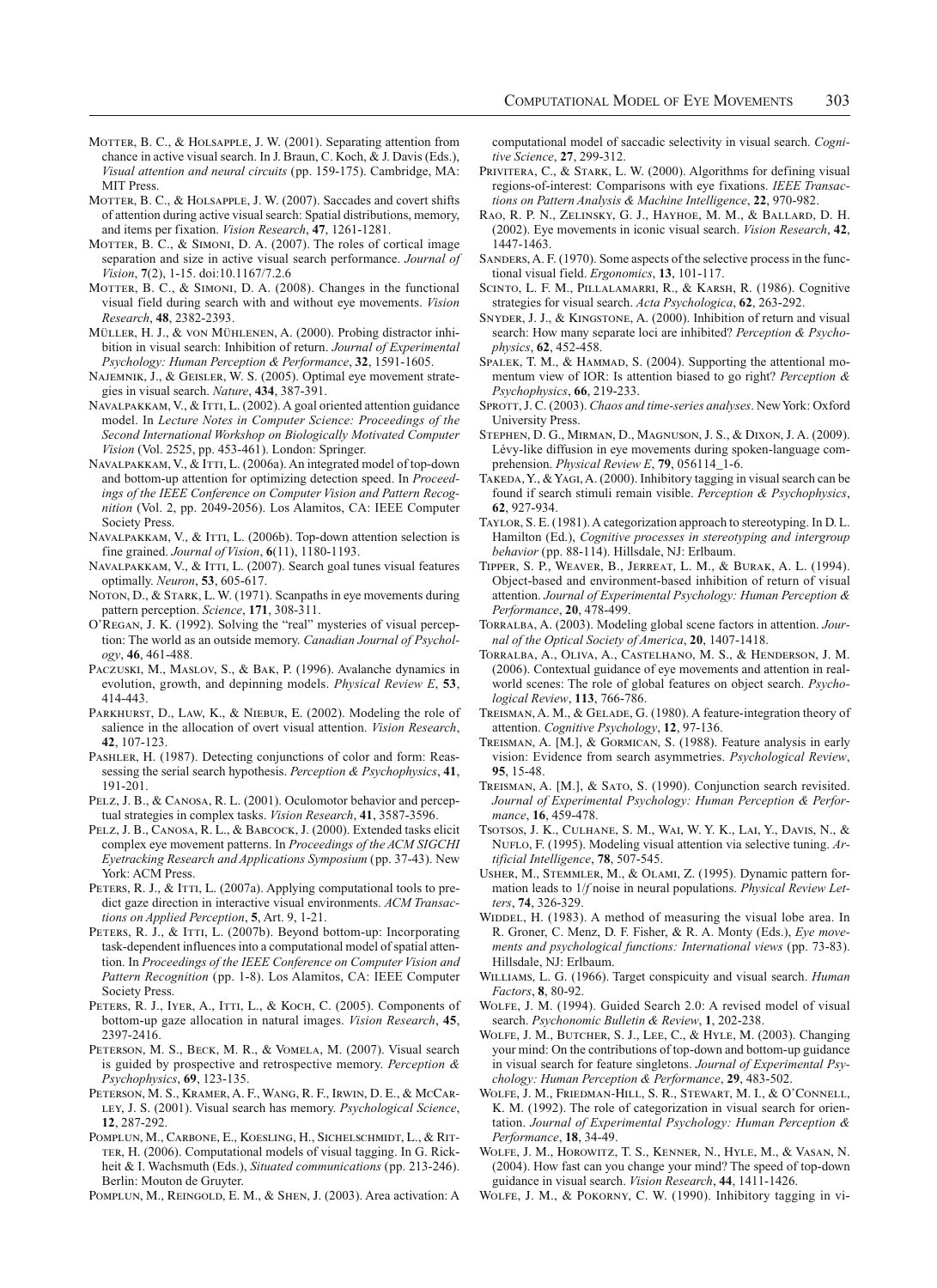sual search: A failure to replicate. *Perception & Psychophysics*, **48**, 357-362.

Zelinsky, G. J., & Sheinberg, D. L. (1997). Eye movements during parallel-serial visual search. *Journal of Experimental Psychology*, **23**, 244-262.

#### **NOTES**

1. For example, Aks (2009) reminds us that "a critical point about the most common use of RTs in cognitive research is this: These reflect distributions of manually recorded 'finishing times,' and thus miss the time course leading up to the final response. Because they are a cumulative measure (a net combination of multiple implicit processes), RTs are by definition 'confounded'" (p. 135). Conversely, eye movements "(a) provide a real-time behavioral record, (b) they are highly correlated with attention, manual RTs, and various physiological measures, and (c) they operate at the interface of sensory–motor processes."

2. *Active visual search* is performed with eye movements, or *overt shifts* of attention, as distinguished from *covert visual search*, in which it is possible or required to maintain eye fixation at a given location while searching elsewhere through *covert shifts* of attention. This is the terminology that we adopt here, which should not be confused with that of *active vision* used in another context (Canosa, 2005, 2009).

3. For further review and investigation of the interplay between bottomup and top-down factors in visual search guidance, see Wolfe, Butcher, Lee, and Hyle (2003) and Wolfe, Horowitz, Kenner, Hyle, and Vasan (2004).

4. For example, the scatter diagram reported in Figure 8 in Itti and Koch (2000) between simulated and actual "reaction times" does not appear to produce a significant correlation.

5. One may further recall that this is not merely a perceptual problem of acuity threshold in peripheral vision (Motter & Simoni, 2008).

6. For a brief review and summary of research on inhibition of return, see a corresponding subsection in the introduction of our companion paper (Keech & Resca, 2010).

7. The forward bias that is observed in consecutive saccades (Keech et al., 2009; Motter & Belky, 1998a) may also have other origins (Aks, 2009; Spalek & Hammad, 2004). Our investigation does not determine the origin(s) of such forward bias; hence, our computational model accounts for it phenomenologically.

8. This time-equivalent constraint on the maximum number (18) of fixations and saccades allowed in our simulations, in which the target is always present, should not be confused with the altogether different issue of when a search without any time constraint may nevertheless terminate spontaneously when subjects decide that the target may be absent (Chun & Wolfe, 1996; Cousineau & Shiffrin, 2004). A time limit of 4 sec was imposed in our visual search task in order to stimulate fast and efficient shifts of attention. On the other hand, reduction or removal of any time constraint could have produced alternative valuable information, such as that just mentioned, or allowed further study and characterization of saccade number distributions, for example, which may obey power laws (Brockmann & Geisel, 2000). For such scale-free distributions, consideration of tails and outliers is essential, whereas those are curtailed by a time constraint on the search. Studies of complex dynamics in visual search tasks relatively similar to ours, but with reduced or removed time constraints, have been conducted by Aks (2005, 2009) and Aks et al. (2002). See Appendix A for a brief review.

Failure to detect the target within 18 fixations in a simulation is assumed to reflect failure to press a button within the time limit of 4 sec by a subject in the experiment (Keech et al., 2009). On the other hand, there were cases in which a subject signaled target presence when, in fact, the target did not appear to fall within any terminal AC during the search (see Figure 9C in Keech & Resca, 2010, for such an instance). Such cases likely represent false alarms. They appeared to be relatively rare, but we did not attempt to identify them computationally and study their statistics more precisely. Correspondingly, we assumed no chance of false alarms in our simulations, which cannot be exactly the case but should not significantly affect our main conclusions either.

9. This trend is at least partly a consequence of reversals in saccade directions that occur more frequently at the display boundary for larger saccade amplitudes (Keech et al., 2009; Keech & Resca, 2010).

10. Since  $\phi$  is an angular variable, it may have been preferable to use a von Mises factor  $exp(\kappa cos \phi)$  rather than our Gaussian factor  $exp[-(\phi/\phi_s)^2]$ . On the other hand, those two factors practically coincide for  $\kappa \approx 1/\sigma^2 \equiv 2/\phi_s^2 = 2$ , since they are both narrowly peaked within the two forward quadrants (where  $-\pi/2 < \phi < \pi/2$ ).

11. Note, however, that this represents just a phenomenological description. For example, the reduction of the *recency effect* expressed by *h*(*l*) is at least partly due to a small but consistent tendency for about 3%–4% of all saccades to return to the item just previously fixated, presumably for an attentional purpose of immediate verification, rather than because of lack of recent memory (Keech et al., 2009; Motter & Belky, 1998a, Figure 7B). Furthermore, the forward bias expressed by  $g(r, \phi)$  generates itself some recency effect, or short-range memory, removing the need to account for a corresponding contribution in the *h*(*l*) memory factor. See later discussion of this and other *interaction* effects among psychoneural and task-constraint mechanisms in the Discussion section.

An alternative approach to accounting for long-range memory or a *primacy effect* would be to first realize that, in our visual search task and setup, the eye trajectories already tend to spiral outward from the display center with a forward bias and then *further* reduce the probability of return to central locations inspected initially through some form of coarse memory for those already inspected regions, rather than for the items inspected specifically. Such more complex type of modeling, which we did not attempt, could represent more closely the idea of some form of high-capacity but low-resolution *memory for the search path* (Dickinson & Zelinsky, 2007) or some form of systematic searching and *prospective memory* (Peterson, Beck, & Vomela, 2007).

12. Ill-fated circumstances prevented us from completing some statistical tests that were planned for some distributions, such as chi-square tests between the simulated results shown in Figure 4 and the corresponding observations, or between the simulations and observations shown in Figures 9A and 9B. Some of our inferences thus remain based on our subjective pattern recognition. Nevertheless, we believe that all the major features that we have identified are in fact unmistakable, and none of our major conclusions would have minimally changed had we also been able to complete whatever standard statistical test. Of course, each reader can and should reach his or her own conclusions by comparing the same figures that we have observed and presented. Unfortunately, to say the least, the same circumstances also limit our presentation of return rates.

13. The number *l* of intervening saccades in the memory factor *h*(*l*) exceeds by one unit the lag considered in the saccade autocorrelation *R*(*l*), which is also labeled as *l*, unfortunately.

14. Saccades tend to target search items, and the oculomotor system perceives that there are none of those outside the display, thus preventing saccades from straying out of the display boundary, for the most part (Keech & Resca, 2010). Our computational model assumes all that as occurring exactly.

15. Horowitz, Wolfe, Alvarez, Cohen, and Kuzmova (2009) also suggested that possibility, but in a different context and for a different type of experiment. By comparing voluntary shifts of attention, associated with a search strategy precisely determined by a certain experimental condition, with automatic shifts of attention, driven by an alternative experimental condition, they found that voluntary shifts of attention may only proceed at a much slower pace than involuntary shifts. Since the voluntary shifts were associated with *prospective* memory, whereas the task-driven shifts of attention may have been amnesic, Horowitz et al. further concluded that some form of long-range memory is possible in visual search but that it comes at the cost of slow and inefficient shifts of attention. That was not the condition in our experiment, however. Our visual search task required shifts of attention as fast and as efficient as possible, in order to complete the search in the short amount of time permitted (4 sec). Moreover, shifts of attention were mainly task driven in our experiment, and yet they definitely carried some form of longrange memory.

#### **SUPPLEMENTAL MATERIALS**

The full text of Supplemental Appendix A, containing comparisons of our model with those of Aks et al. (2002), Peterson et al. (2001), and Najemnik and Geisler (2005), may be downloaded from http://app .psychonomic-journals.org/content/supplemental.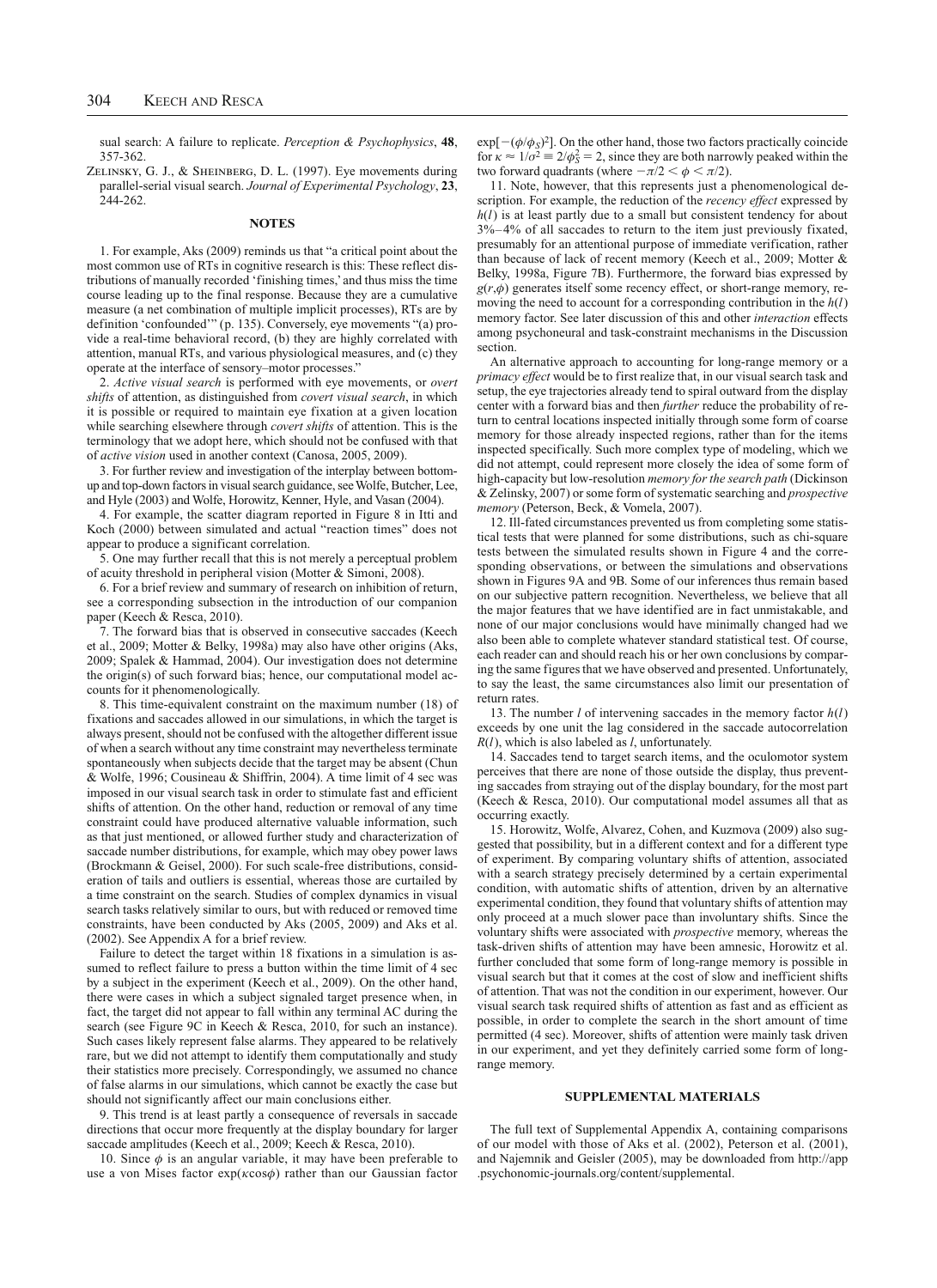### **SUPPLEMENTAL APPENDIX A**

In this Appendix A, we compare in particular our computational model and results with those of (1) an alternative approach to active visual search based on time series analysis and complex dynamics (Aks et al., 2002), (2) a previous set of models and simulations asserting that visual search has memory (Peterson et al., 2001), and (3) a contrasting perspective of an "ideal Bayesian observer" (Najemnik & Geisler, 2005). These comparisons further require reasonably detailed reviews and analyses of those three papers in particular and are thus provided as supplemental material accessible online at http://app.psychonomic-journals.org/content/supplemental. All references cited in Supplemental Appendix A are included among the present article's references.

#### **APPENDIX B Local and Averaged SAD and ISD Distributions and Their Ratios**

Here, we explain mathematically the meaning of probabilities associated with saccade amplitude and interstimulus distance distributions, their ratios, averaging, and local dependence.

Associated with the SAD, there is a probability  $P_{SAD}(\mathbf{x},r)dr$  of generating a saccade from the current fixation int at the tip of the two-dimensional vector **x** to all other point vectors **v** at distances between  $r = |\mathbf$ point at the tip of the two-dimensional vector **x** to all other point vectors **y** at distances between  $r = |y|$ and  $r + dr$ , regardless of the relative angle between the **x** and **y** – **x** vectors. Likewise, associated with the ISD distribution, there is a probability  $P_{\text{ISD}}(\mathbf{x}, r)$ dr of having another search item at any distance between  $r = |\mathbf{y} - \mathbf{x}|$ and  $r + dr$  from the original item at **x**, regardless of the relative angle between the **x** and **y** – **x** vectors.

Now, suppose that search items were randomly and uniformly distributed throughout a *disklike display* of radius *R*. Then,  $P_{\text{ISD}}(r)dr = 2\pi r dr / (\pi R^2)$  would clearly correspond to the ISD distribution, provided that the original item was located at the center of the disklike display. However, if the original item was located at any other point **x**, then  $P_{\text{ISD}}(\mathbf{x}, r)$ dr would have to change and depend on **x** also, the more so the more **x** moved away from the center of the disklike display. But we could still define an average  $\langle P_{\text{ISD}}(r) \rangle$  dr that depends only on the *r* distance by averaging over all **x** values for the possible location of the original item. That is exactly the procedure that is implemented computationally, in particular for the rectangular display in our experiment (see Figure 1 and its discussion in the present article). Now, for small *r*, the ISD distribution should still be proportional to *r*, as it would be in a boundless display, or in the disklike display with **x** at its center, because the item distribution is still uniform and  $2\pi r dr$  is just the area of the annulus of radius *r* and infinitesimal thickness d*r*. However, when *r* approaches and eventually exceeds the diagonal of our rectangular display, the ISD must evidently vanish, since there are no search items beyond that distance from any **x** within the display, even if **x** lies at one of the display corners. The initial proportionality to *r*, followed by the predicted decrease, are indeed evident in the computed ISD distribution shown in Figure 1.

Now, the  $P_{SAD}(\mathbf{x},r)/P_{\text{ISD}}(\mathbf{x},r)$  ratio represents the probability of generating a saccade from the current fixation point at **x** to just a single point **y** at a distance  $r = |y - x|$  away from **x**. After averaging over **x**, we obtain the probability factor  $f(r) = \langle P_{\text{SAD}}(r) \rangle / \langle P_{\text{ISD}}(r) \rangle$  that enters the probability  $p_{i\to j}$  of executing a saccade from a search item *i* to another specific item *j*, rather than to any other item that may lie at the same distance  $r = |y - x|$ from the given *i* item. The selection of a single *j* item in the  $p_{i\to j}$  probability is what prompts the introduction of the ISD distribution and the division by it to obtain the probability factor  $f(r)$ —which is a ratio of distributions and not a distribution itself, by the way.

One could be further interested in studying the local dependence of  $P_{\text{SAD}}(x,r)$  and  $P_{\text{ISD}}(x,r)$  on the initial fixation location at **x**. Motter and Holsapple (2007) have thoroughly examined that dependence by partitioning the rectangular display into various zones from which each saccade may originate (see their Figure 3A). Their Figures 3C and 3D then report the corresponding local ISDs and SADs. Remarkably, the  $P_{SAD}(\mathbf{x}, r)/P_{\text{ISD}}(\mathbf{x}, r)$ ratio, which they define in their Equation 1 as the "probability of making a saccade by chance,"  $P_S(r)$ , times the number of search items, N, turns out to be rather independent of the initial fixation location at **x** (see Figure 3E) in Motter & Holsapple, 2007). Thus, even the  $P_{SAD}(\mathbf{x},r)/P_{\text{ISD}}(\mathbf{x},r)$  ratio may essentially coincide with our averaged probability factor  $f(r)$ , independent of **x**.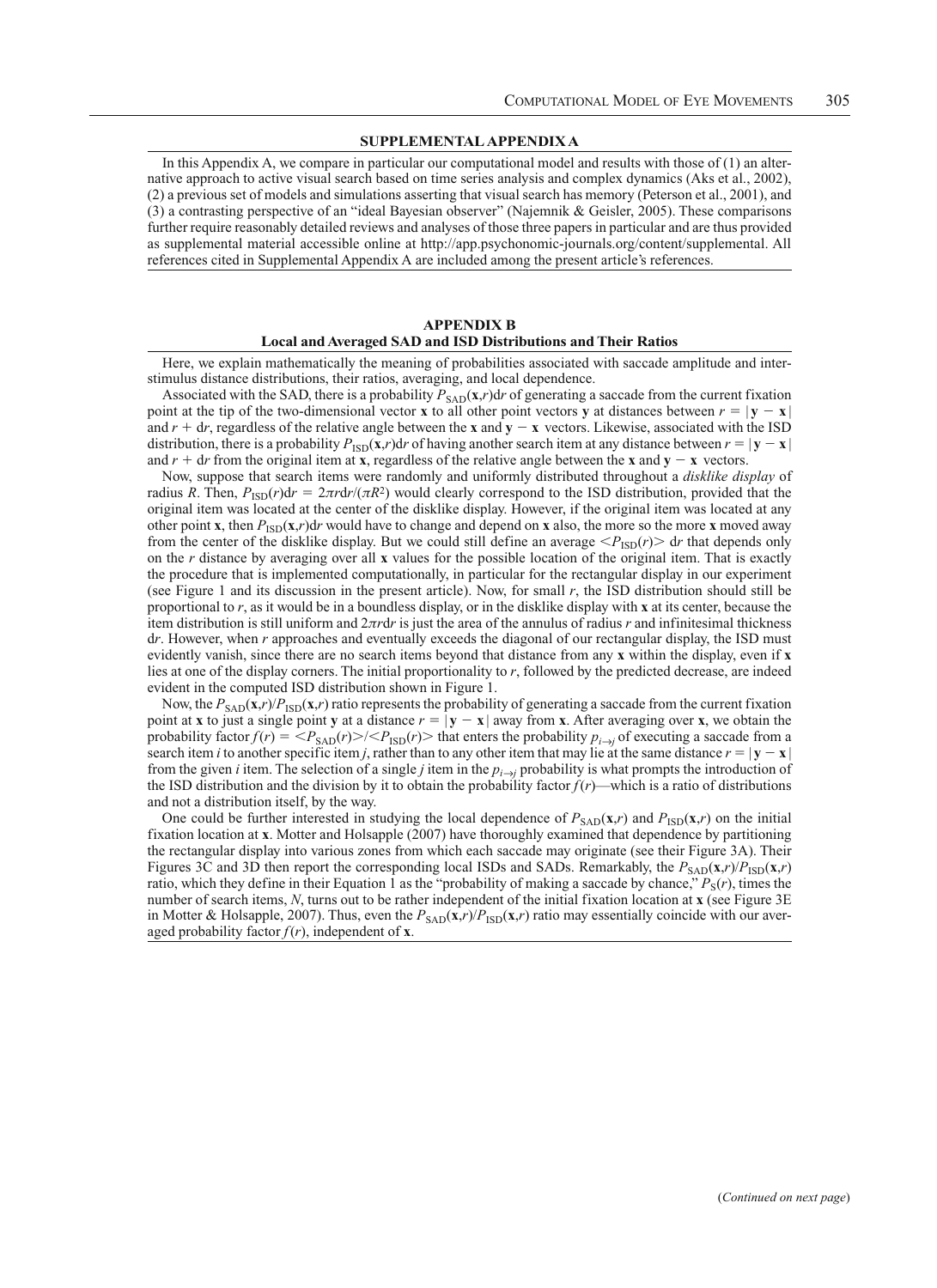#### **APPENDIX C**

## **Relation Between the SAD and the Average Number of Saccades per Trial**

Deeper understanding and further confirmation of the basic mechanisms underlying the conjunctive visual search that we have studied derive from an analytical formulation and a statistical estimate of the relation between two critical observations—namely, the SAD and the average number of saccades needed to capture the target. Here, we explain their deeper connection purely on the basis of the combined roles that the AC plays in attention and memory.

We start by considering the idealization of *perfect memory tagging* and assume a corresponding model of *sampling without replacement*. We thus generate an initial estimate of the number of fixations  $F_I$  required to capture the target by simply dividing the number *N* of relevant objects (having the same color as the target) in the whole display by the average number of relevant objects that are processed in parallel during each fixation. The latter number equals the AC times the density  $\rho$  of relevant objects. The radius  $R_{AC}$  of the AC may be further expressed as the c-ANND times the extension coefficient, determined from computer simulations and shown in Table 2. An extension coefficient smaller than 1 (for 12-distractor arrays) implies that only one relevant object is sampled during each fixation. In the present context and equations, such an extension coefficient is equated to 1 numerically. The estimated number of fixations required to inspect all the *N* relevant objects is thus given by

$$
F_I = \frac{N}{\rho \cdot \pi \cdot R_{AC}^2} = \frac{\text{Screen Area}}{\text{AC}}.
$$
 (C1)

Namely,  $F_I$  represents the number of samples of area AC =  $\pi \cdot R_{AC}^2$  needed to cover the entire display area, which is  $16.3^\circ \times 24.4^\circ$ . Sampling without replacement, the average over many trials of the number of fixations required to capture the target is about one half the number  $F_I$  required to inspect all relevant objects. The corresponding average number of saccades required to capture the target then is

$$
S_C = \frac{1}{2}F_I - 1.
$$
 (C2)

Figure C1 shows the prediction by this initial estimate for each array size searched by young (panel A) and older (panel B) adults. Evidently, this prediction underestimates systematically the measured values. The reason is that the number of fixations  $F_I$  estimated in Equation C1 requires sampling of a different set of relevant objects during each fixation. In turn, that requires that the distance between consecutive fixations—hence, the amplitude of the intervening saccade—be at least twice as large as the AC radius. However, it is clear from Figure 2 and others showing measured saccade amplitude distributions that many saccades have amplitudes less than twice the AC radius. This implies that some relevant objects within an AC may be sampled again during the following fixation. As a result, more fixations are typically required to sample the entire set of relevant objects than *FI* estimated in Equation C1.

Removing the number of relevant objects that are sampled once more during consecutive fixations requires estimating the overlap of consecutive ACs during the search. Let us then consider two circles, denoted as *F*1 and *F*2, with the same radius *r* and centers separated by a distance *d*, as shown in Figure C2. The area of *F*2 outside of  $F_1$  equals the area of  $F_2$  minus the "lens area"  $F_1 \cap F_2$ , which is in turn given by

$$
AL = 2r^{2}Cos^{-1}(d/2r) - \frac{d}{2}\sqrt{(-d+2r)(d+2r)}.
$$
 (C3)

By varying *di* between 1.4º and 25º, in increments of 0.1º, in the abscissas of saccade amplitude distributions, such as those shown in Figure 2, we can determine the fraction *SAi* of saccades whose amplitudes have *di* values within those increments. Using Equation C3, we can then find the corresponding lens areas AL*i*. So, we can replace the AC in Equation C1 with the more appropriate  $SA_i$ -weighted average of  $(AC - AL_i)$ , yielding

$$
F_I = \frac{N}{\rho \cdot \sum_{i=14}^{250} (\text{AC} - \text{AL}_i) \cdot SA_i}.
$$
 (C4)

With this refined estimate of *F<sub>I</sub>*, Equation C2 should provide a more reasonable prediction of the average number of saccades  $S_C$  per trial.

Figures C3A and C3B show the measured average number of saccades needed to capture the target and the corresponding prediction based on Equation C4 for each array size in both age groups. Their reasonably good agreement confirms that our basic understanding of the roles played by the AC in both attentional sampling and the corresponding memory tagging of relevant objects allows us to predict reasonably well the observed average number of saccades per trial from the observed saccade amplitude distribution, for all array sizes in both age groups.